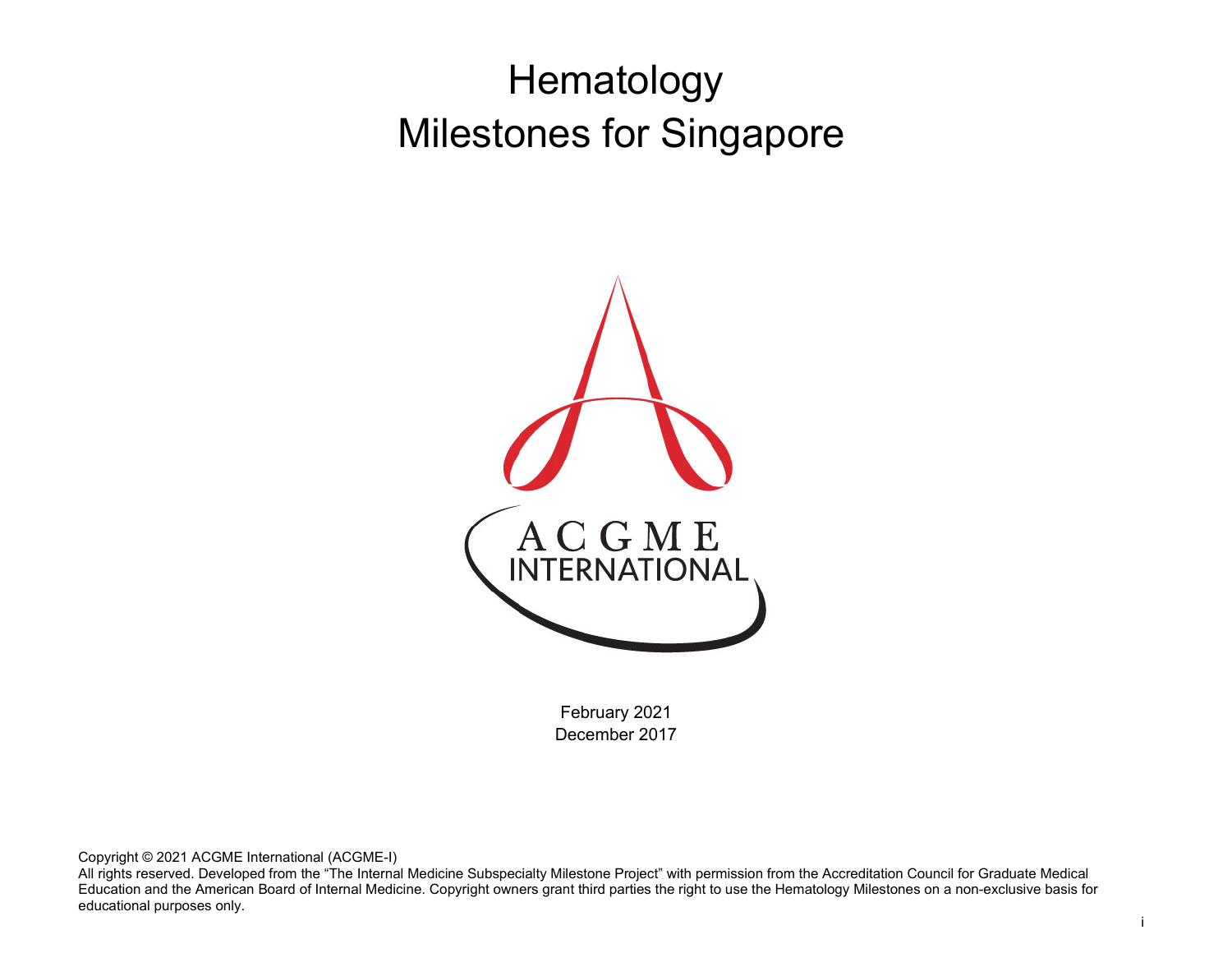#### **The Hematology Milestones for Singapore**

The Milestones are designed only for use in evaluation of fellows in the context of their participation in ACGME International (ACGME-I)-accredited fellowship programs. The Milestones provide a framework for assessing the development of the fellow in key dimensions of physician competence in a subspecialty. They neither represent the entirety of the dimensions of the six domains of physician competence, nor are they designed to be relevant in any other context.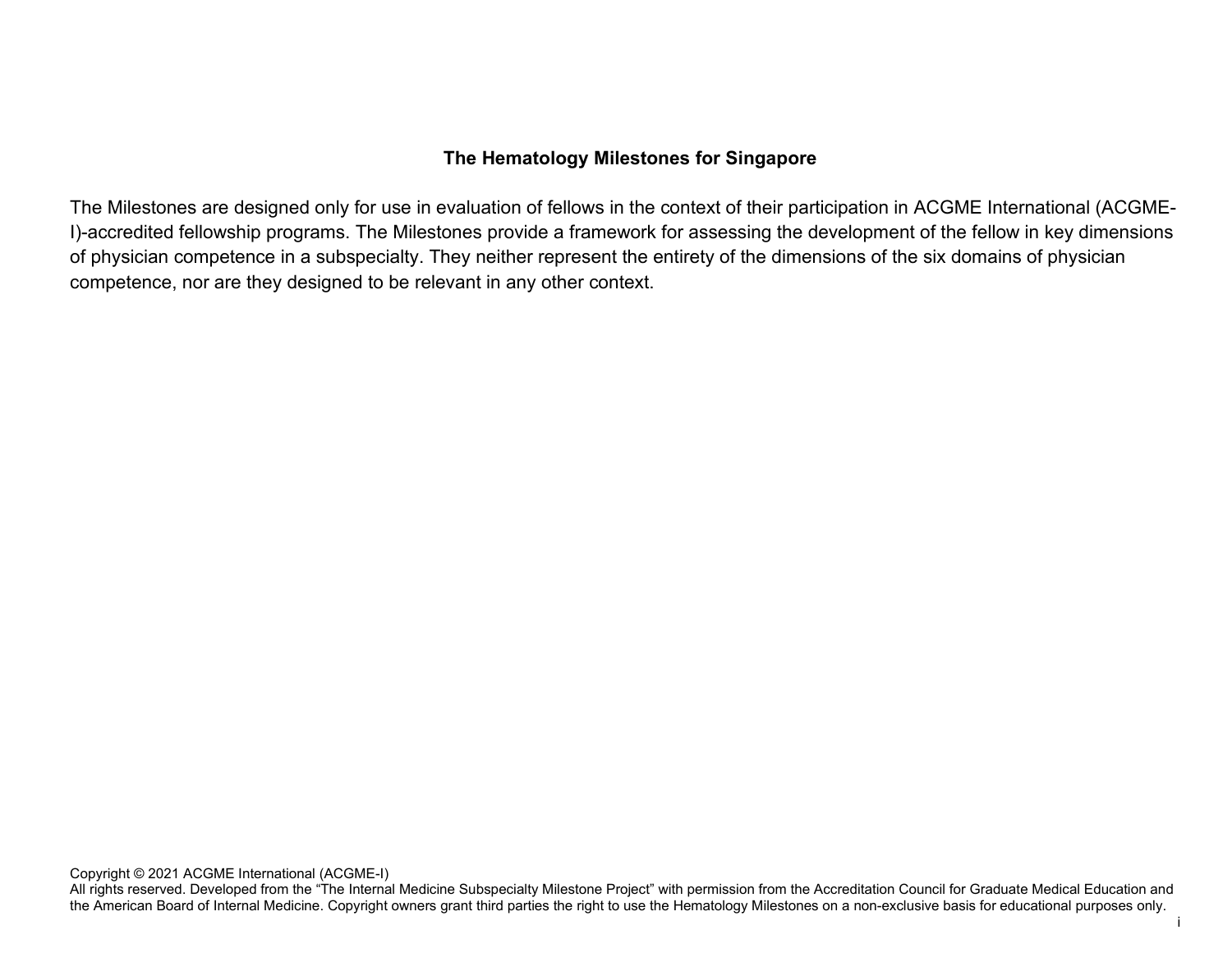## **Milestones Reporting**

This document presents milestones designed for programs to use in semi-annual review of fellow performance and reporting to the ACGME-I. Milestones are knowledge, skills, attitudes, and other attributes for each of the ACGME-I competencies organized in a developmental framework from less to more advanced. They are descriptors and targets for fellow performance as a learner moves from entry into their program through graduation.

For each period, review and reporting will involve selecting milestone levels that best describe each fellow's current performance and attributes. Milestones are arranged in numbered levels. Tracking from "Level 1" to "Level 5" is synonymous with moving from novice to expert in the specialty. These levels do not correspond with time in the educational program. Dependent upon previous education and experience, fellows may enter a program at varying points in the Milestones.

Selection of a level implies that the fellow substantially demonstrates the milestones in that level, as well as those in lower levels (see the diagram on page v).

- **Level 1** The fellow demonstrates milestones expected of an incoming fellow. **Level 2** The fellow is advancing and demonstrates additional milestones, but is not yet performing at a mid-fellowship level. **Level 3** The fellow continues to advance and demonstrate additional milestones; the fellow demonstrates the majority of milestones targeted for residency in this sub-competency. **Level 4** The fellow has advanced so that he or she now substantially demonstrates the milestones targeted for fellowship. This level is designed as the graduation target.
- **Level 5** The fellow has advanced beyond performance targets set for fellowship and is demonstrating "aspirational" goals which might describe the performance of someone who has been in practice for several years. It is expected that only a few exceptional fellows will reach this level.

Copyright © 2021 ACGME International (ACGME-I)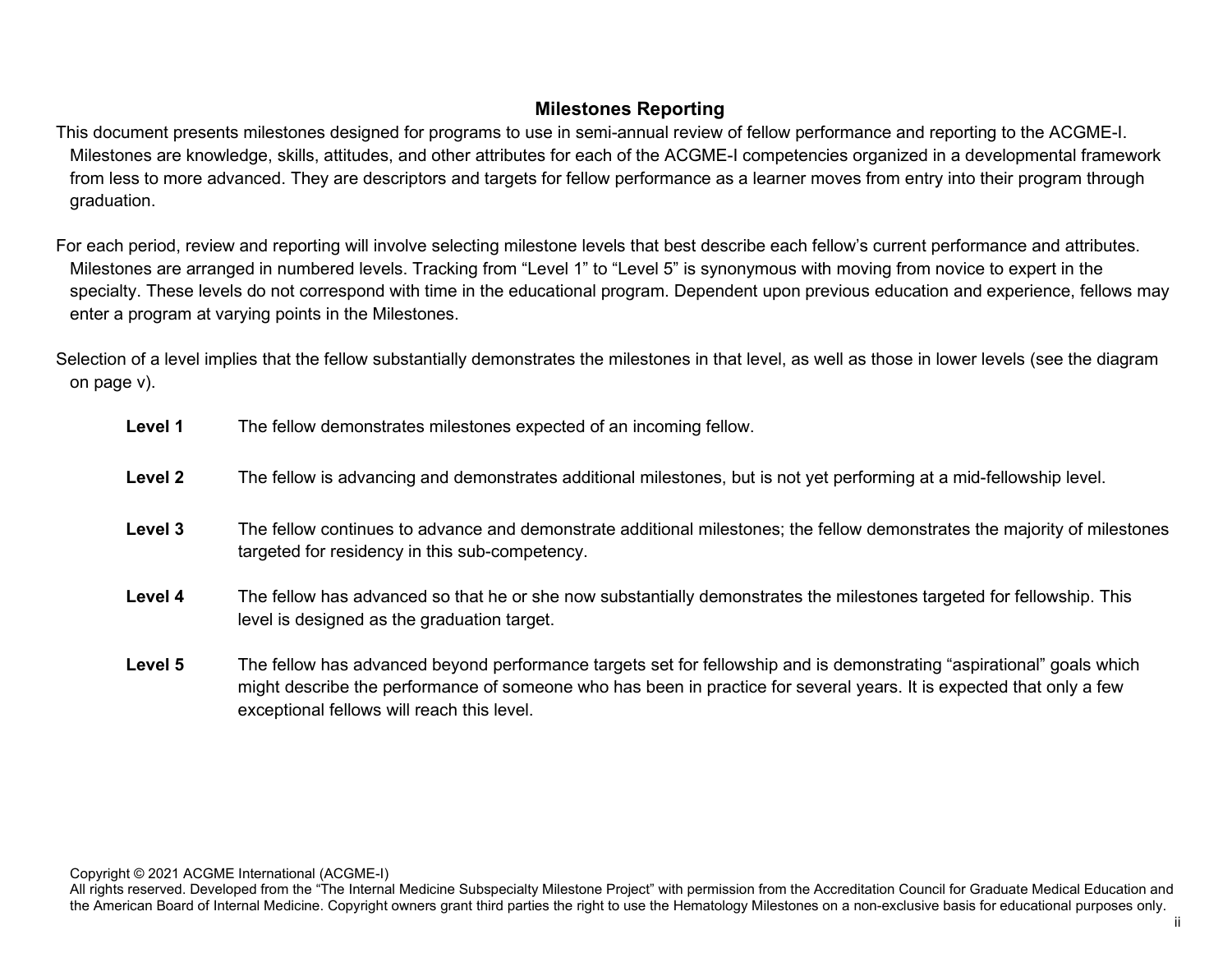## **Additional Notes**

The "Level 4" Milestones are designed as the graduation *target* and *do not* represent a graduation *requirement*. Making decisions about readiness for graduation is the purview of the program director. Study of Milestones performance data will be required before the ACGME-I and its partners will be able to determine whether milestones in the first four levels appropriately represent the developmental framework, and whether Milestone data overall are of sufficient quality to be used for high-stakes decisions.

*Answers to Frequently Asked Questions about Milestones are posted on the [ACGME-I website.](http://www.acgme-i.org/)*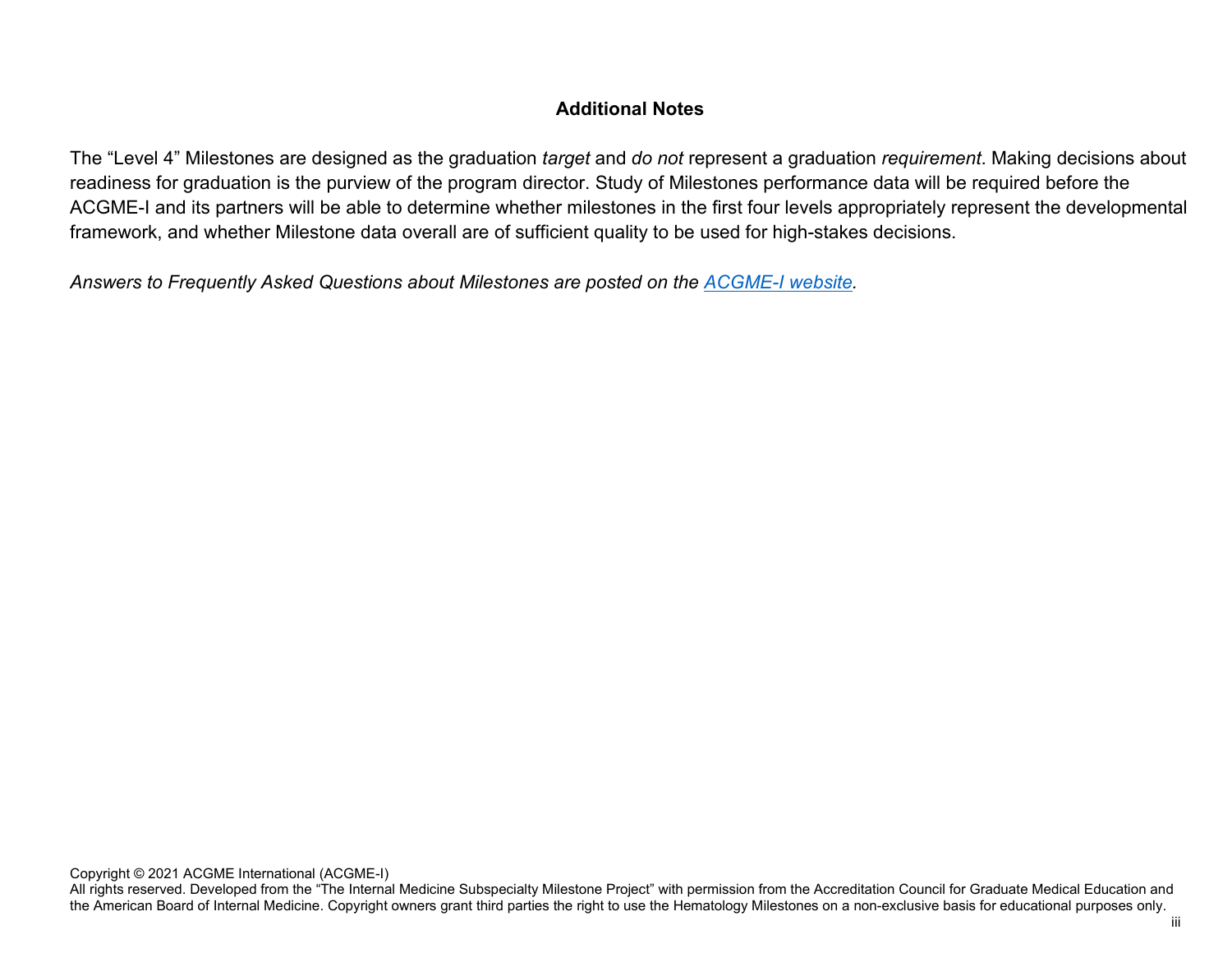The diagram below presents an example set of milestones for one subcompetency in the same format as the ACGME-I Report Worksheet. For each reporting period, a learner's performance on the milestones for each subcompetency will be indicated by selecting the level of milestones that best describes that learner's performance in relation to those milestones.

| <b>Practice-Based Learning and Improvement 2:</b> Reflective Practice and Commitment to Personal Growth |                                                                                                                                                            |                                                                                                                                            |                                                                                                                                                                                                      |                                                                                            |  |
|---------------------------------------------------------------------------------------------------------|------------------------------------------------------------------------------------------------------------------------------------------------------------|--------------------------------------------------------------------------------------------------------------------------------------------|------------------------------------------------------------------------------------------------------------------------------------------------------------------------------------------------------|--------------------------------------------------------------------------------------------|--|
| Level 1                                                                                                 | Level <sub>2</sub>                                                                                                                                         | Level 3                                                                                                                                    | Level 4                                                                                                                                                                                              | Level <sub>5</sub>                                                                         |  |
| Accepts responsibility for<br>personal and professional<br>development by<br>establishing goals         | Demonstrates openness to<br>performance data<br>(feedback and other input)<br>in order to inform goals                                                     | Seeks performance data<br>episodically, with<br>adaptability and humility                                                                  | Intentionally seeks<br>performance data<br>consistently, with<br>adaptability and humility                                                                                                           | Role models consistently<br>seeking performance data,<br>with adaptability and<br>humility |  |
| Identifies the factors that<br>contribute to gap(s)<br>between expectations and<br>actual performance   | Analyzes and reflects on<br>the factors that contribute<br>to gap(s) between<br>expectations and actual<br>performance                                     | Analyzes, reflects on, and<br>institutes behavioral<br>change(s) to narrow the<br>gap(s) between<br>expectations and actual<br>performance | Challenges assumptions<br>and considers alternatives<br>in narrowing the gap(s)<br>between expectations and<br>actual performance                                                                    | Coaches others on<br>reflective practice                                                   |  |
| Actively seeks<br>opportunities to improve                                                              | Designs and implements a<br>learning plan, with<br>prompting                                                                                               | Independently creates and<br>implements a learning plan                                                                                    | Uses performance data to<br>measure the effectiveness<br>of the learning plan and,<br>when necessary, improves<br>it                                                                                 | Facilitates the design and<br>implementation of learning<br>plans for others               |  |
|                                                                                                         |                                                                                                                                                            |                                                                                                                                            |                                                                                                                                                                                                      |                                                                                            |  |
| Comments:                                                                                               |                                                                                                                                                            |                                                                                                                                            |                                                                                                                                                                                                      | Not Yet Achieved Level 1                                                                   |  |
|                                                                                                         |                                                                                                                                                            |                                                                                                                                            |                                                                                                                                                                                                      |                                                                                            |  |
|                                                                                                         | Selecting a response box in the middle<br>of a level implies that milestones in that<br>level and in lower levels have been<br>substantially demonstrated. |                                                                                                                                            | Selecting a response box on the line in<br>between levels indicates that milestones<br>in lower levels have been substantially<br>demonstrated as well as some<br>milestones in the higher level(s). |                                                                                            |  |

Copyright © 2021 ACGME International (ACGME-I)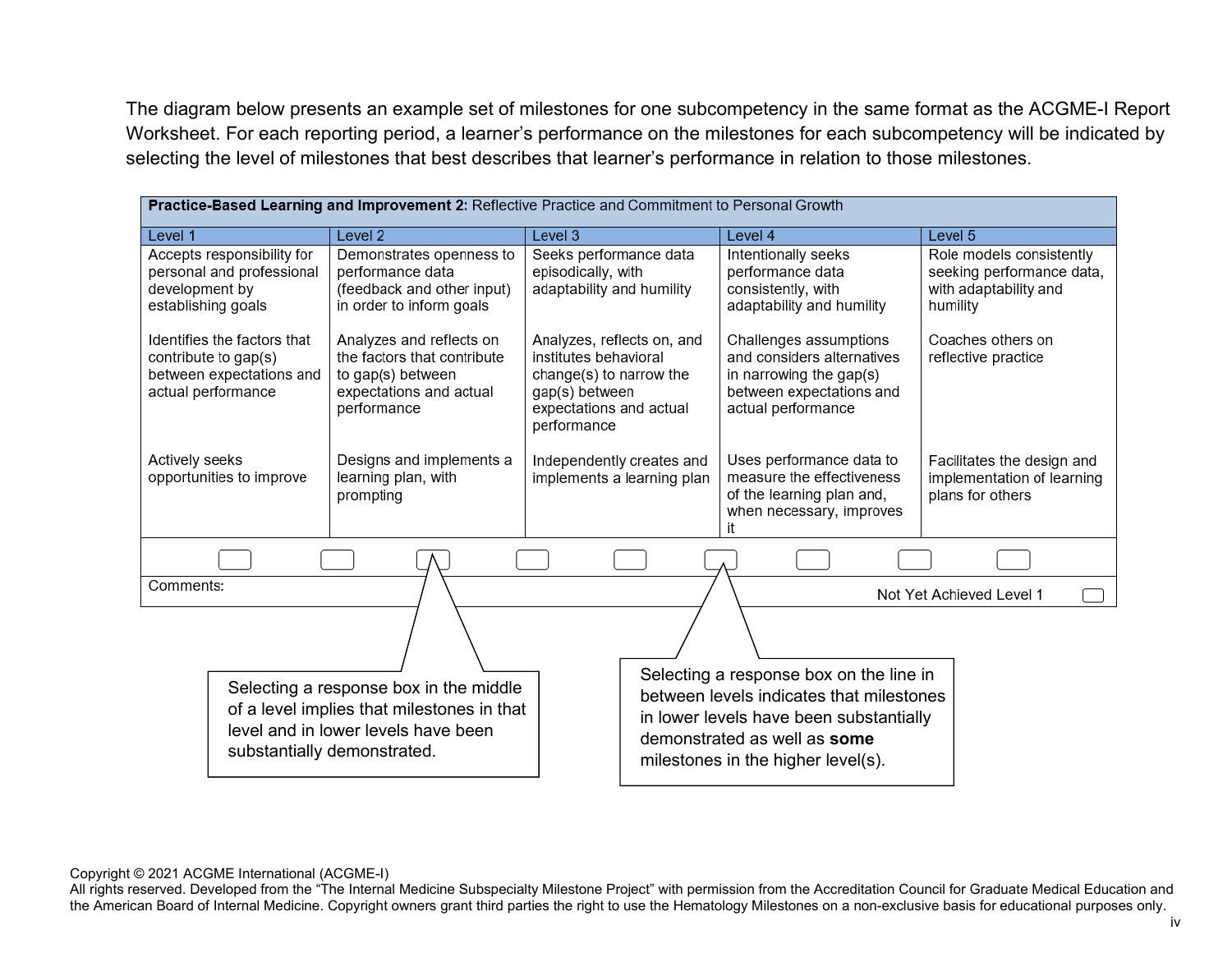| Patient Care 1: Gathers and Synthesizes Essential and Accurate Information to Define Each Patient's Clinical Problem(s) |                               |                                                        |                                             |                              |  |
|-------------------------------------------------------------------------------------------------------------------------|-------------------------------|--------------------------------------------------------|---------------------------------------------|------------------------------|--|
| Level 1                                                                                                                 | Level <sub>2</sub>            | Level 3                                                | Level 4                                     | Level 5                      |  |
| Occasionally collects                                                                                                   | Consistently acquires         | Acquires accurate histories                            | Obtains relevant historical                 | Role models and teaches      |  |
| accurate historical data                                                                                                | accurate and relevant         | in an efficient, prioritized,                          | subtleties, including                       | the effective use of history |  |
|                                                                                                                         | histories                     | and hypothesis-driven                                  | sensitive information that                  | and physical examination     |  |
| Performs an incomplete                                                                                                  |                               | fashion                                                | informs the differential                    | skills to minimize the need  |  |
| physical exam, or misses                                                                                                | Consistently performs         |                                                        | diagnosis                                   | for further diagnostic       |  |
| key physical exam findings                                                                                              | accurate and appropriately    | Performs accurate physical                             |                                             | testing                      |  |
|                                                                                                                         | thorough physical exams       | exams that are targeted to                             | Identifies subtle or unusual                |                              |  |
| Relies exclusively on                                                                                                   |                               | the patient's problems                                 | physical exam findings                      |                              |  |
| documentation of others to                                                                                              | Recognizes patient's          |                                                        |                                             |                              |  |
| generate own database or                                                                                                | central clinical problem or   | Uses and synthesizes                                   | Efficiently uses all sources                |                              |  |
| differential diagnosis or is                                                                                            | develops limited differential | collected data to define a                             | of secondary data to<br>inform differential |                              |  |
| overly reliant on secondary<br>data                                                                                     | diagnoses                     | patient's central clinical<br>problem(s) to generate a |                                             |                              |  |
|                                                                                                                         |                               | prioritized differential                               | diagnosis                                   |                              |  |
| Requires assistance to                                                                                                  |                               | diagnosis and problem list                             | <b>Effectively uses history</b>             |                              |  |
| determine the patient's                                                                                                 |                               |                                                        | and physical examination                    |                              |  |
| central clinical problems                                                                                               |                               |                                                        | skills to minimize the need                 |                              |  |
|                                                                                                                         |                               |                                                        | for further diagnostic                      |                              |  |
| Requires prompting to                                                                                                   |                               |                                                        | testing                                     |                              |  |
| recognize potentially life-                                                                                             |                               |                                                        |                                             |                              |  |
| threatening problems                                                                                                    |                               |                                                        |                                             |                              |  |
|                                                                                                                         |                               |                                                        |                                             |                              |  |
|                                                                                                                         |                               |                                                        |                                             |                              |  |
|                                                                                                                         |                               |                                                        |                                             |                              |  |
|                                                                                                                         |                               |                                                        |                                             |                              |  |
| Comments:                                                                                                               |                               |                                                        |                                             | Not Yet Achieved Level 1     |  |
|                                                                                                                         |                               |                                                        |                                             |                              |  |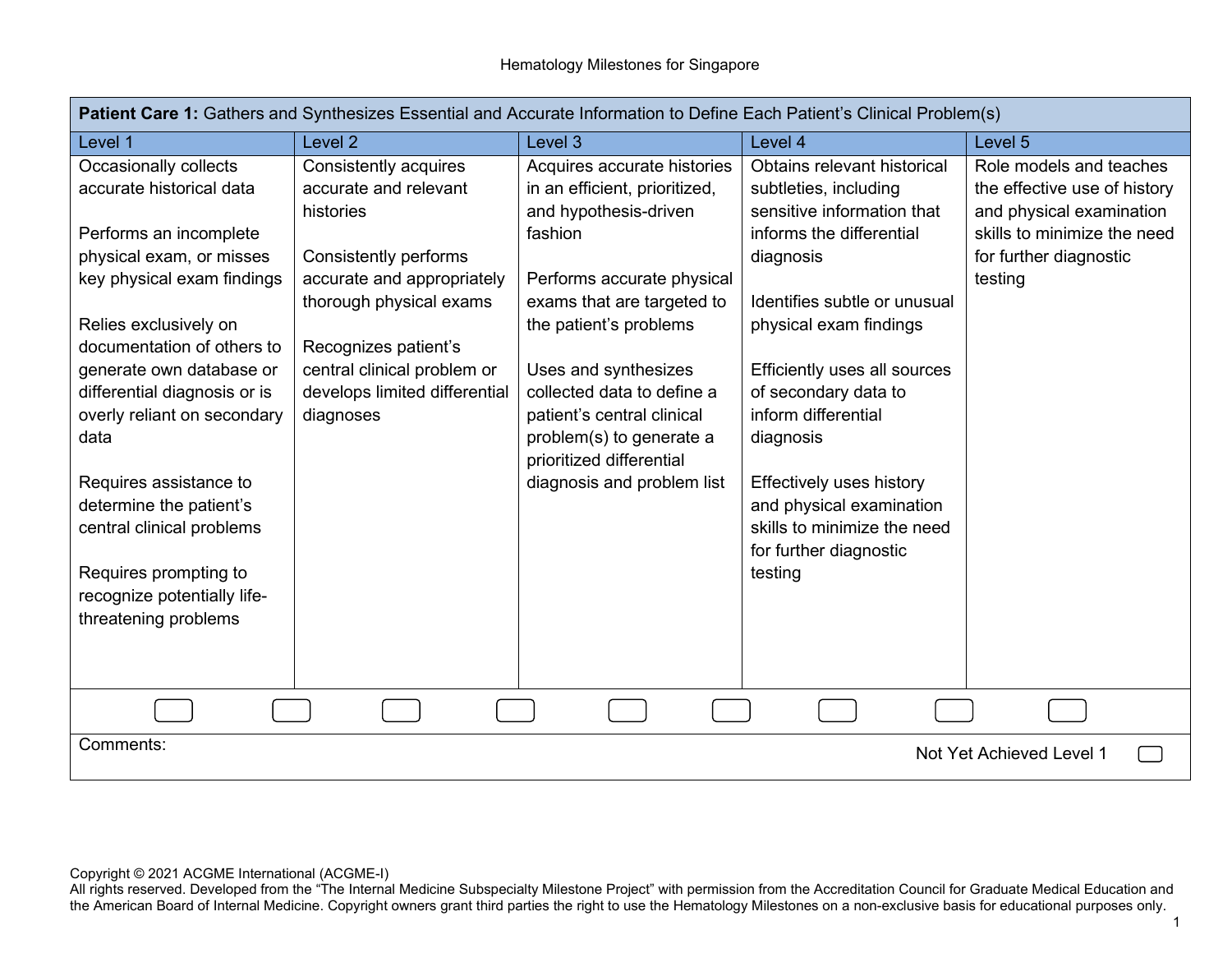| Patient Care 2: Develops and Achieves Comprehensive Management Plan for Each Patient     |                                                                    |                                                                |                                                                                                                                                                                                                 |                                                                                                   |
|------------------------------------------------------------------------------------------|--------------------------------------------------------------------|----------------------------------------------------------------|-----------------------------------------------------------------------------------------------------------------------------------------------------------------------------------------------------------------|---------------------------------------------------------------------------------------------------|
| Level 1                                                                                  | Level 2                                                            | Level 3                                                        | Level 4                                                                                                                                                                                                         | Level 5                                                                                           |
| Care plans are                                                                           | Occasionally develops an                                           | Consistently develops                                          | Appropriately modifies                                                                                                                                                                                          | Role models and teaches                                                                           |
| inappropriate or inaccurate                                                              | appropriate care plan                                              | appropriate care plan                                          | care plans based on                                                                                                                                                                                             | complex and patient-                                                                              |
| Requires prompting to<br>react to situations that<br>require urgent or<br>emergency care | Seeks additional guidance<br>and/or consultation as<br>appropriate | Recognizes situations<br>requiring urgent or<br>emergency care | patient's clinical course,<br>additional data, patient<br>preferences, and cost-<br>effectiveness principles                                                                                                    | centered care<br>Develops customized,<br>prioritized care plans for<br>the most complex patients, |
| Occasionally seeks<br>additional guidance when<br>needed                                 |                                                                    |                                                                | Recognizes disease<br>presentations that deviate<br>from common patterns and<br>require complex decision-<br>making, incorporating<br>diagnostic uncertainty<br>Manages complex acute<br>and chronic conditions | incorporating diagnostic<br>uncertainty and cost-<br>effectiveness principles                     |
|                                                                                          |                                                                    |                                                                |                                                                                                                                                                                                                 |                                                                                                   |
| Comments:<br>Not Yet Achieved Level 1                                                    |                                                                    |                                                                |                                                                                                                                                                                                                 |                                                                                                   |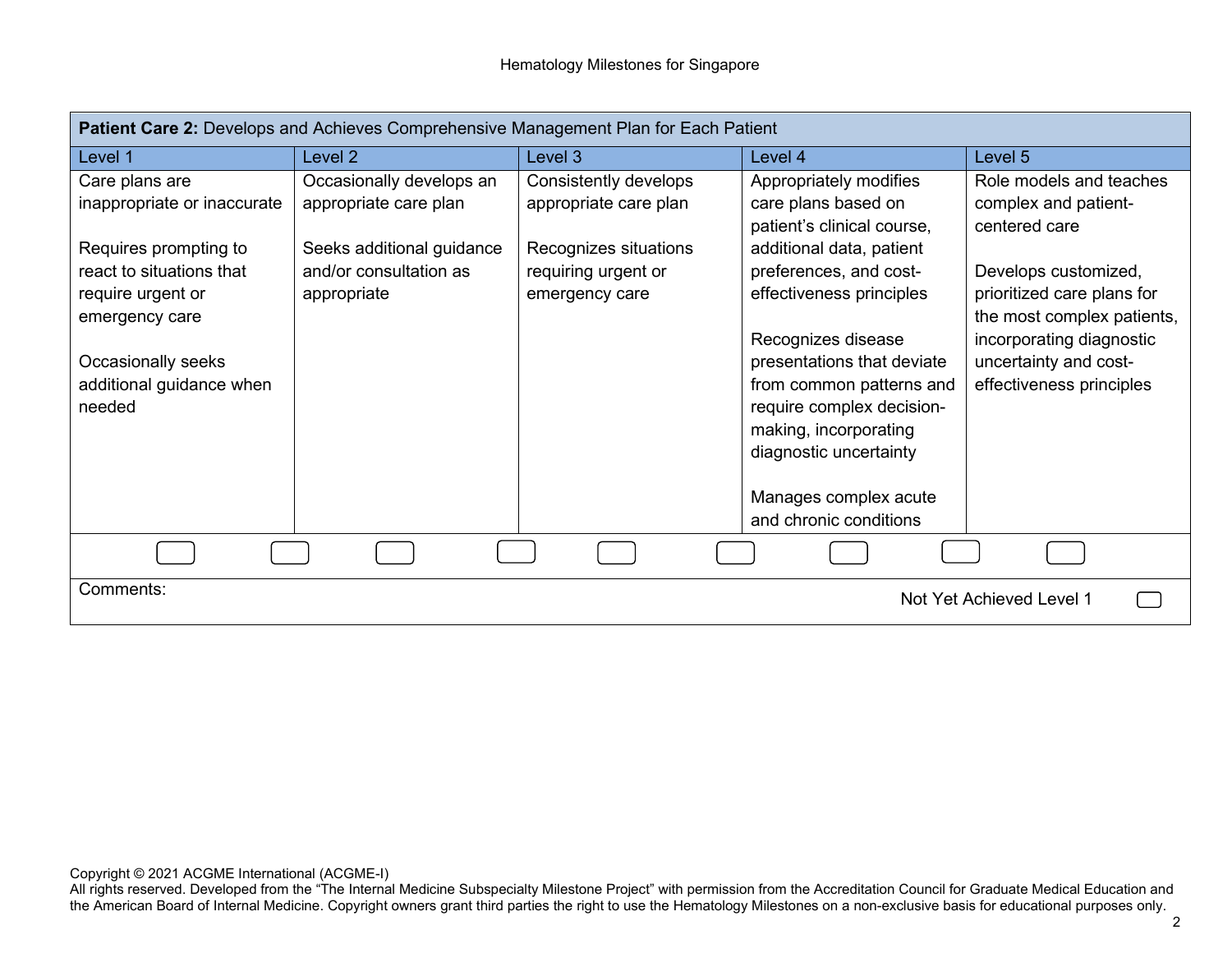| Patient Care 3: Manages Patients with Progressive Responsibility and Independence |                                |                               |                                  |                                  |
|-----------------------------------------------------------------------------------|--------------------------------|-------------------------------|----------------------------------|----------------------------------|
| Level 1                                                                           | Level <sub>2</sub>             | Level 3                       | Level 4                          | Level 5                          |
| Requires direct supervision in                                                    | Requires direct supervision to | Requires indirect supervision | Independently manages            | Effectively manages unusual,     |
| the delivery of patient care                                                      | ensure patient safety and      | to ensure patient safety and  | patients across applicable       | rare, or complex disorders in    |
|                                                                                   | quality care                   | quality care                  | inpatient, outpatient, and       | all appropriate clinical         |
| Requires direct supervision to                                                    |                                |                               | ambulatory clinical settings     | settings                         |
| manage patients who require                                                       | Requires direct supervision to | Provides appropriate          | who have a broad spectrum        |                                  |
| urgent or emergency care                                                          | manage problems or common      | preventive care and chronic   | of clinical disorders, including | Is fully competent in the        |
|                                                                                   | chronic diseases in all        | disease management in all     | undifferentiated syndromes       | implementation and               |
| Requires direct supervision                                                       | appropriate clinical settings  | appropriate clinical settings |                                  | management decisions of the      |
| for all patient management                                                        |                                |                               | Seeks additional guidance        | team in all appropriate clinical |
| decisions                                                                         | Occasionally provides          | Provides comprehensive care   | and/or consultation as           | settings                         |
|                                                                                   | preventive care in all         | for single or multiple        | appropriate                      |                                  |
| Rarely supervise care                                                             | appropriate clinical settings  | diagnoses in all appropriate  |                                  | Competently supervises care      |
| provided by other members of                                                      |                                | clinical settings             | Appropriately manages            | provided by other members of     |
| the physician-led team                                                            | Requires direct supervision to |                               | situations requiring urgent or   | the physician-led team           |
|                                                                                   | manage patients with           | Under supervision, provides   | emergency care                   |                                  |
|                                                                                   | straightforward diagnoses in   | appropriate care in the       |                                  |                                  |
|                                                                                   | all appropriate clinical       | intensive care unit           | Effectively supervises the       |                                  |
|                                                                                   | settings                       |                               | implementation and               |                                  |
|                                                                                   |                                | Initiates management plans    | management decisions of the      |                                  |
|                                                                                   | Able to manage complex         | for urgent or emergency care  | team in all appropriate clinical |                                  |
|                                                                                   | inpatients or patients         |                               | settings                         |                                  |
|                                                                                   | requiring intensive care       | Regularly supervises care     |                                  |                                  |
|                                                                                   |                                | provided by other members of  | Effectively supervises care      |                                  |
|                                                                                   | Occasionally supervise care    | the physician-led team        | provided by other members of     |                                  |
|                                                                                   | provided by other members of   |                               | the physician-led team           |                                  |
|                                                                                   | the physician-led team         |                               |                                  |                                  |
|                                                                                   |                                |                               |                                  |                                  |
| Comments:                                                                         |                                |                               |                                  | Not Yet Achieved Level 1         |
|                                                                                   |                                |                               |                                  |                                  |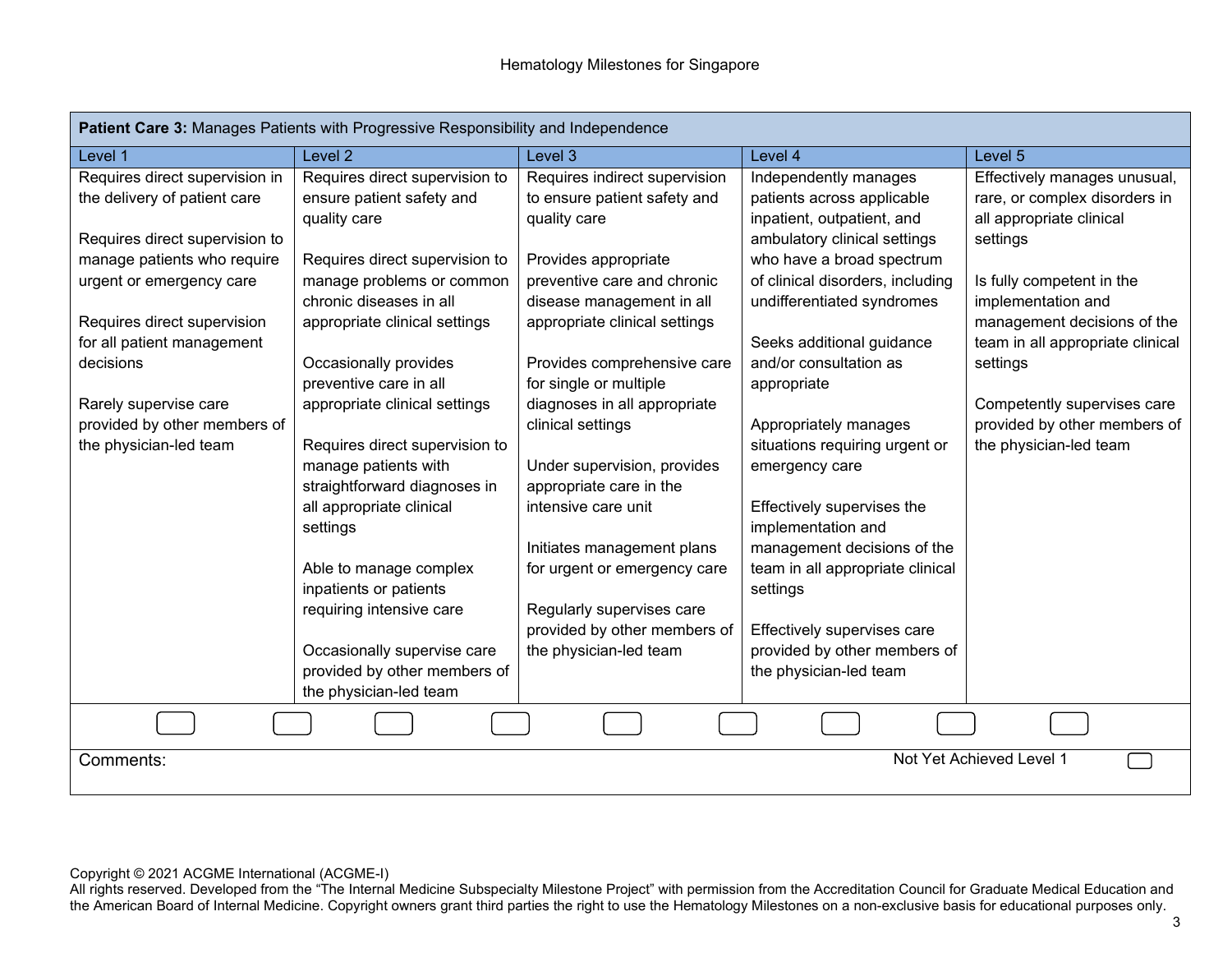| Patient Care 4: Demonstrates Skill in Performing and Interpreting Invasive Procedures                                                                                                                                                                                                                                                                                                                                                                                           |                                                                                                                                                                                                                                                                                                                                                                                                                                                                                 |                                                                                                                                                                                                                                                                                                                                                                                                                                          |                                                                                                                                                                                                                                                                                                                                                                                                                                                                                               |                                                                                                                                                                                                                                                                                                                                                                                                                                                                                                                    |  |
|---------------------------------------------------------------------------------------------------------------------------------------------------------------------------------------------------------------------------------------------------------------------------------------------------------------------------------------------------------------------------------------------------------------------------------------------------------------------------------|---------------------------------------------------------------------------------------------------------------------------------------------------------------------------------------------------------------------------------------------------------------------------------------------------------------------------------------------------------------------------------------------------------------------------------------------------------------------------------|------------------------------------------------------------------------------------------------------------------------------------------------------------------------------------------------------------------------------------------------------------------------------------------------------------------------------------------------------------------------------------------------------------------------------------------|-----------------------------------------------------------------------------------------------------------------------------------------------------------------------------------------------------------------------------------------------------------------------------------------------------------------------------------------------------------------------------------------------------------------------------------------------------------------------------------------------|--------------------------------------------------------------------------------------------------------------------------------------------------------------------------------------------------------------------------------------------------------------------------------------------------------------------------------------------------------------------------------------------------------------------------------------------------------------------------------------------------------------------|--|
| Level 1                                                                                                                                                                                                                                                                                                                                                                                                                                                                         | Level <sub>2</sub>                                                                                                                                                                                                                                                                                                                                                                                                                                                              | Level 3                                                                                                                                                                                                                                                                                                                                                                                                                                  | Level 4                                                                                                                                                                                                                                                                                                                                                                                                                                                                                       | Level 5                                                                                                                                                                                                                                                                                                                                                                                                                                                                                                            |  |
| Attempts to perform invasive<br>procedures without sufficient<br>technical skill or supervision<br>Occasionally recognizes<br>cases in which invasive<br>procedures are unwarranted<br>or unsafe<br>Requires prompting to<br>discuss procedure<br>indications, processes, or<br>potential risks with patients<br>Requires prompting to<br>engage the patient in the<br>informed consent process,<br>and/or does not effectively<br>describe risks and benefits<br>of procedures | Possesses insufficient<br>technical skill for safe<br>completion of common<br>invasive procedures with<br>appropriate supervision<br>Occasionally adheres to<br>patient safety and comfort<br>when performing invasive<br>procedures<br>Rarely recognizes<br>appropriate patients,<br>indications, and associated<br>risks in the performance of<br>invasive procedures<br>Recognizes the need to<br>obtain informed consent for<br>procedures, but ineffectively<br>obtains it | Possesses basic technical<br>skill for the completion and<br>interpretation of some<br>common invasive<br>procedures with appropriate<br>supervision<br>Frequently manages patient<br>safety and comfort when<br>performing invasive<br>procedures<br>Occasionally recognizes<br>appropriate patients,<br>indications, and associated<br>risks in the performance of<br>invasive procedures<br>Obtains and documents<br>informed consent | Consistently demonstrates<br>technical skill to perform and<br>interpret invasive<br>procedures successfully and<br>safely<br>Maximizes patient comfort<br>and safety when performing<br>invasive procedures<br>Consistently recognizes<br>appropriate patients,<br>indications, and associated<br>risks in the performance of<br>invasive procedures<br>Effectively obtains and<br>documents informed<br>consent in challenging<br>circumstances (e.g.,<br>language or cultural<br>barriers) | Demonstrates skill to<br>independently perform and<br>interpret complex invasive<br>procedures that are<br>anticipated for future<br>practice<br>Demonstrates expertise to<br>teach and supervise others<br>in the performance of<br>invasive procedures<br>Designs consent instrument<br>for a human subject<br>research study; files an<br><b>Institution Review Board</b><br>(IRB) application<br>Competently recognizes<br>appropriate patients,<br>indications, and associated<br>risks in the performance of |  |
|                                                                                                                                                                                                                                                                                                                                                                                                                                                                                 | Understands and<br>communicates ethical<br>principles of informed<br>consent                                                                                                                                                                                                                                                                                                                                                                                                    |                                                                                                                                                                                                                                                                                                                                                                                                                                          | Quantifies evidence for risk-<br>benefit analysis during<br>obtainment of informed<br>consent for complex<br>procedures or therapies                                                                                                                                                                                                                                                                                                                                                          | invasive procedures                                                                                                                                                                                                                                                                                                                                                                                                                                                                                                |  |
|                                                                                                                                                                                                                                                                                                                                                                                                                                                                                 |                                                                                                                                                                                                                                                                                                                                                                                                                                                                                 |                                                                                                                                                                                                                                                                                                                                                                                                                                          |                                                                                                                                                                                                                                                                                                                                                                                                                                                                                               |                                                                                                                                                                                                                                                                                                                                                                                                                                                                                                                    |  |
| Comments:<br>Not Yet Achieved Level 1                                                                                                                                                                                                                                                                                                                                                                                                                                           |                                                                                                                                                                                                                                                                                                                                                                                                                                                                                 |                                                                                                                                                                                                                                                                                                                                                                                                                                          |                                                                                                                                                                                                                                                                                                                                                                                                                                                                                               |                                                                                                                                                                                                                                                                                                                                                                                                                                                                                                                    |  |

Copyright © 2021 ACGME International (ACGME-I)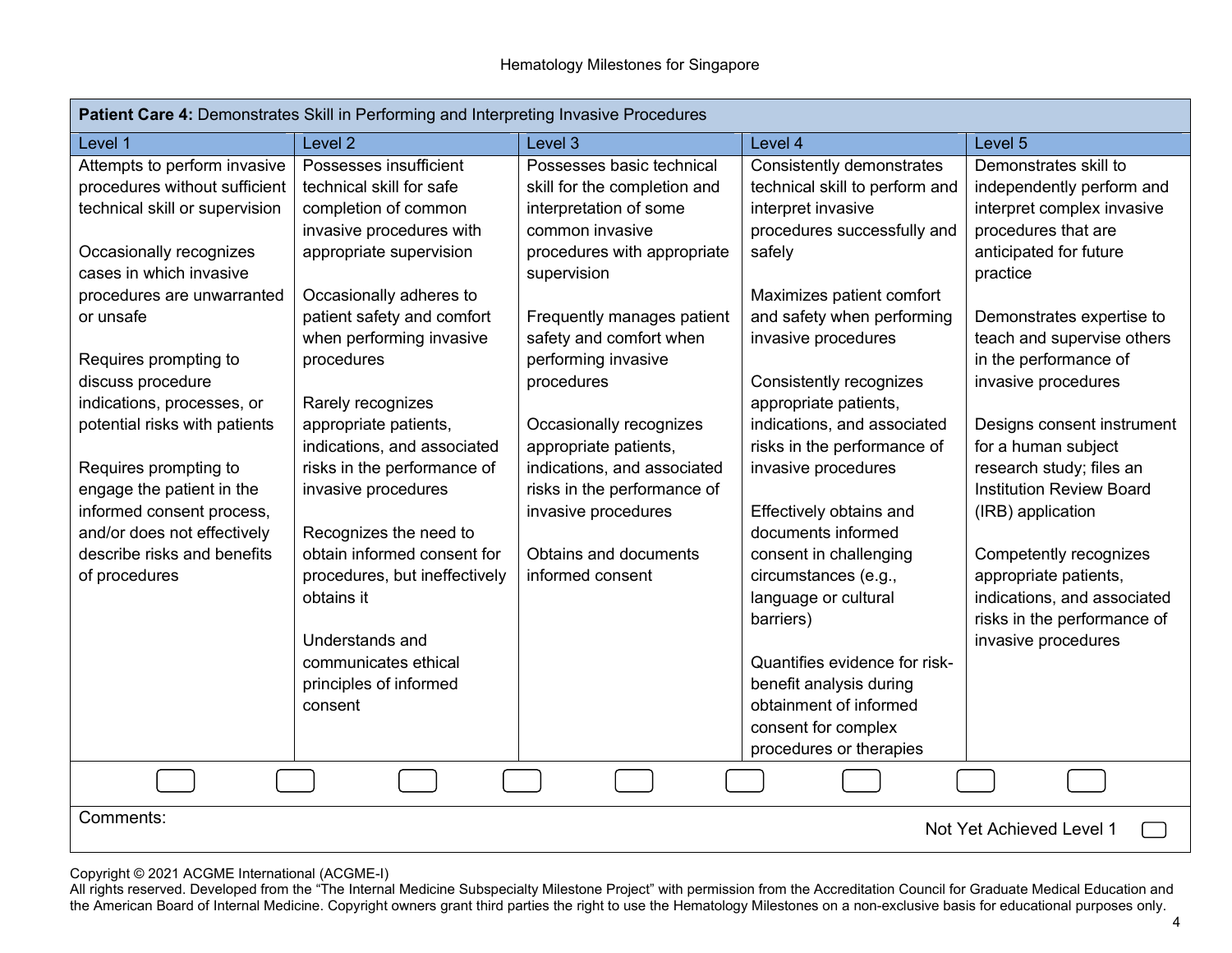| Patient Care 5: Demonstrates Skill in Performing and Interpreting Non-Invasive Procedures and/or Testing |                              |                             |                               |                            |  |
|----------------------------------------------------------------------------------------------------------|------------------------------|-----------------------------|-------------------------------|----------------------------|--|
| Level 1                                                                                                  | Level <sub>2</sub>           | Level 3                     | Level 4                       | Level 5                    |  |
| Occasionally recognizes                                                                                  | Possesses insufficient skill | Occasionally recognizes     | Consistently recognizes       | Demonstrates skill to      |  |
| patients for whom non-                                                                                   | to safely perform and        | appropriate patients,       | appropriate patients,         | independently perform and  |  |
| invasive procedures and/or                                                                               | interpret non-invasive       | indications, and associated | indications, limitations, and | interpret complex non-     |  |
| testing is not warranted or                                                                              | procedures and/or testing    | risks in the utilization of | associated risks in use of    | invasive procedures and/or |  |
| is unsafe                                                                                                | with appropriate             | non-invasive procedures     | non-invasive procedures       | testing                    |  |
|                                                                                                          | supervision                  | and/or testing              | and/or testing                |                            |  |
| Requires supervision to                                                                                  |                              |                             |                               | Demonstrates expertise to  |  |
| perform or interpret non-                                                                                | Rarely adheres to patient    | Occasionally integrates     | Integrates procedures         | teach and supervise others |  |
| invasive procedures and/or                                                                               | safety and comfort when      | procedures and/or testing   | and/or testing results with   | in the performance of      |  |
| testing without sufficient                                                                               | performing non-invasive      | results with clinical       | clinical findings in the      | advanced non-invasive      |  |
| skill or supervision                                                                                     | procedures and/or testing    | features in the evaluation  | evaluation and                | procedures and/or testing  |  |
|                                                                                                          | procedures                   | and management of           | management of patients        |                            |  |
| Requires prompting to                                                                                    |                              | patients                    |                               | Designs consent            |  |
| discuss procedure                                                                                        | Recognizes need to obtain    |                             | Recognizes procedures         | instrument for a human     |  |
| indications, processes, or                                                                               | informed consent for         | Can safely perform and      | and/or testing results that   | subject research study;    |  |
| potential risks with patients                                                                            | procedures but               | interpret selected non-     | indicate high-risk state or   | files an IRB application   |  |
|                                                                                                          | ineffectively obtains it     | invasive procedures and/or  | adverse prognosis             |                            |  |
| Requires prompting to                                                                                    |                              | testing procedures with     |                               |                            |  |
| engage the patient in the                                                                                | Understands and              | minimal supervision         | Recognizes artifacts and      |                            |  |
| informed consent process                                                                                 | communicates ethical         |                             | normal variants               |                            |  |
| and/or does not effectively                                                                              | principles of informed       | Occasionally recognizes     |                               |                            |  |
| describe risks and benefits                                                                              | consent                      | high-risk findings and      | Consistently performs and     |                            |  |
| of procedures                                                                                            |                              | artifacts/normal variants   | interprets non-invasive       |                            |  |
|                                                                                                          |                              |                             | procedures and/or testing     |                            |  |
|                                                                                                          |                              | Obtains and documents       | in a safe and effective       |                            |  |
|                                                                                                          |                              | informed consent            | manner                        |                            |  |
|                                                                                                          |                              |                             | Effectively obtains and       |                            |  |
|                                                                                                          |                              |                             | documents informed            |                            |  |

Copyright © 2021 ACGME International (ACGME-I)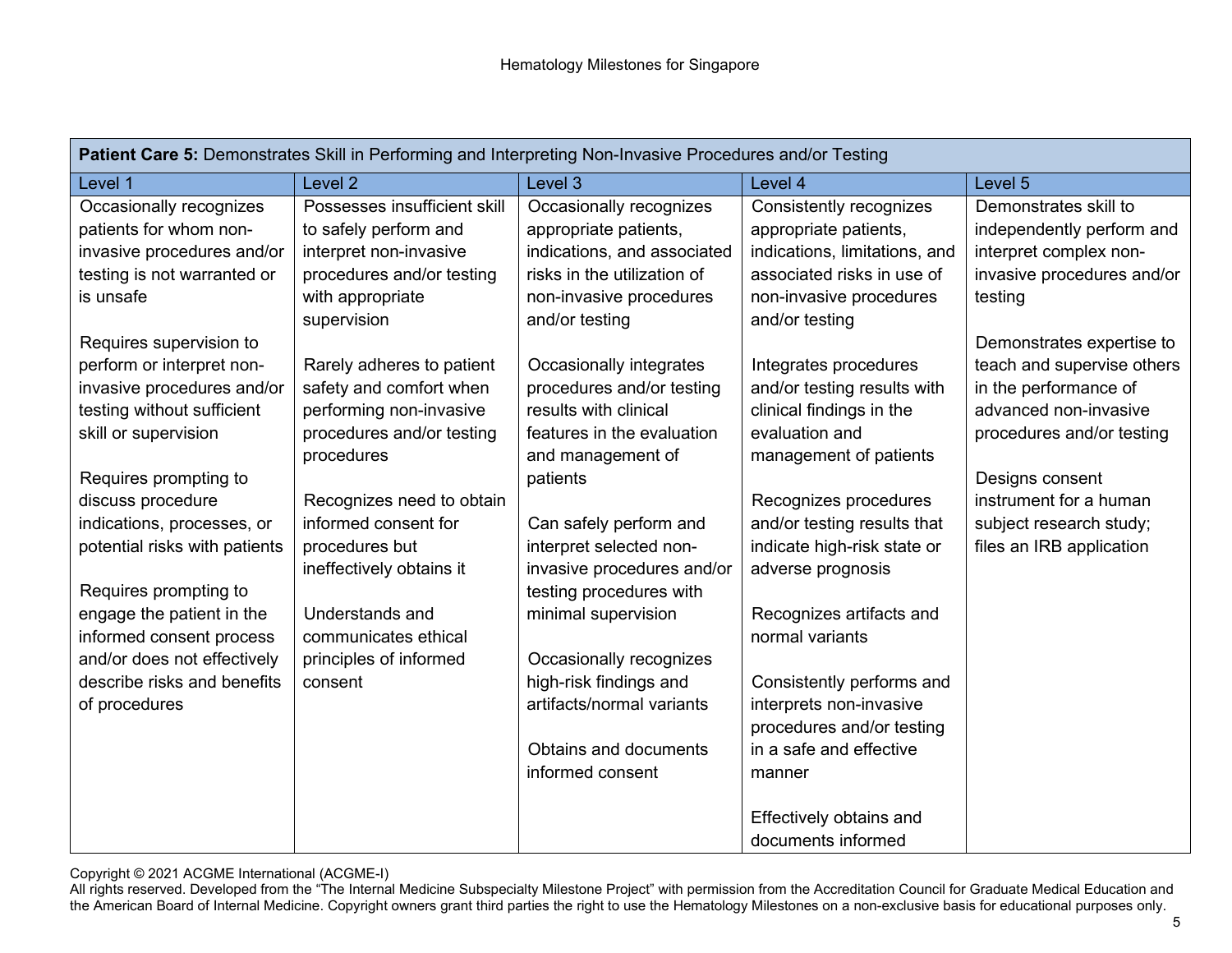Hematology Milestones for Singapore

|           |  |  | consent in challenging<br>circumstances (e.g.,<br>language or cultural<br>barriers)                                                 |
|-----------|--|--|-------------------------------------------------------------------------------------------------------------------------------------|
|           |  |  | Quantifies evidence for<br>risk-benefit analysis during<br>obtainment of informed<br>consent for complex<br>procedures and/or tests |
|           |  |  |                                                                                                                                     |
| Comments: |  |  | Not Yet Achieved Level 1                                                                                                            |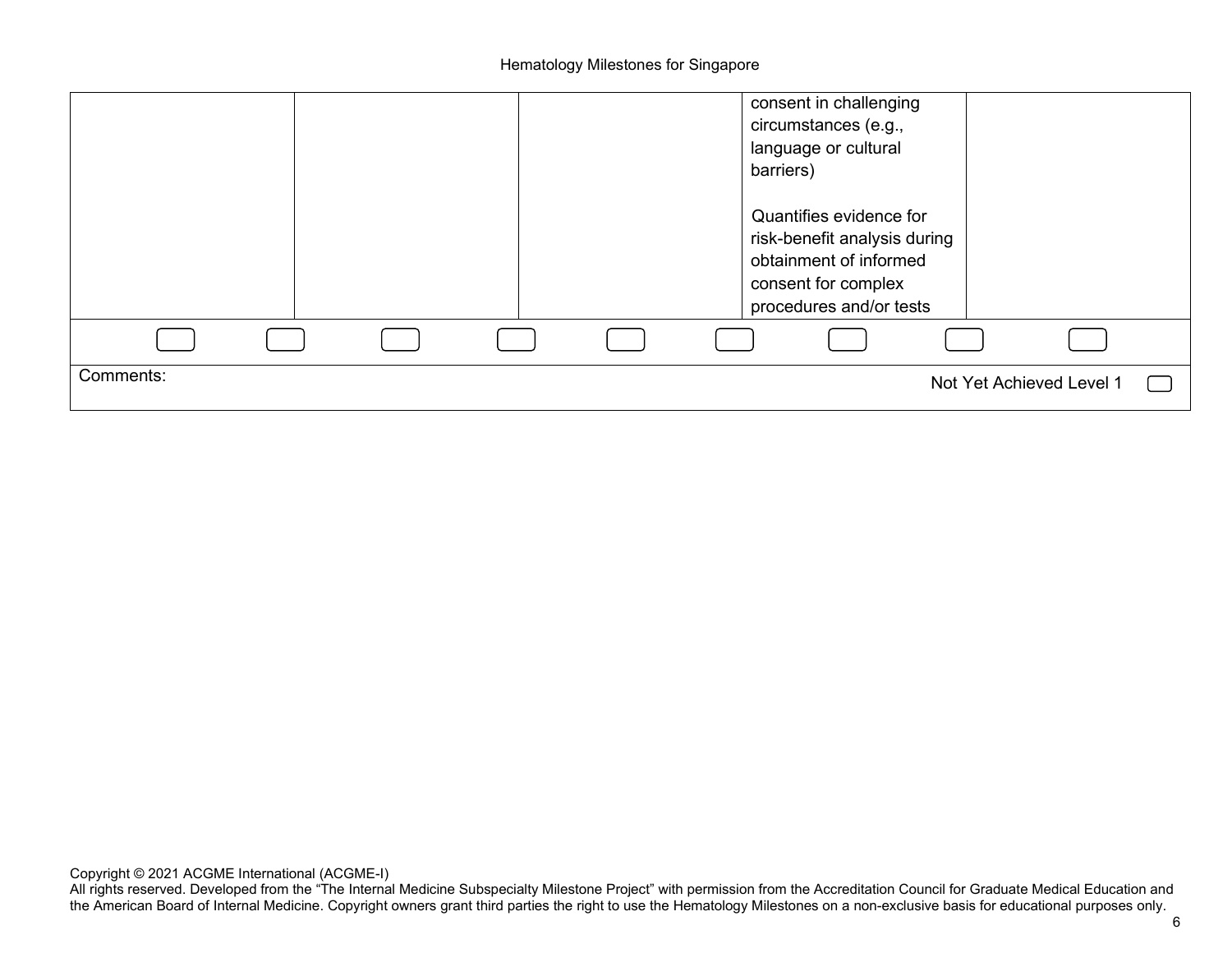| Patient Care 6: Requests and Provides Consultative Care |                            |                            |                            |                            |
|---------------------------------------------------------|----------------------------|----------------------------|----------------------------|----------------------------|
| Level 1                                                 | Level 2                    | Level 3                    | Level 4                    | Level 5                    |
| Rarely manages patients                                 | Provides consultation      | Provides consultation      | Provides consultation      | Provides consultation      |
| as a consultant to other                                | services for patients with | services for patients with | services for patients with | services for patients with |
| physicians/health care                                  | clinical problems          | basic and complex clinical | basic and complex clinical | very complex clinical      |
| teams                                                   |                            | problems                   | problems                   | problems requiring         |
|                                                         | Asks meaningful clinical   |                            |                            | extensive risk assessment  |
| Rarely formulates a clinical                            | questions that guide the   | Mostly able to integrate   | Appropriately integrates   |                            |
| question for a consultant to                            | input of consultants       | recommendations from       | recommendations from       | Models management of       |
| address                                                 |                            | other consultants to       | other consultants to       | discordant                 |
|                                                         |                            | effectively manage patient | effectively manage patient | recommendations from       |
|                                                         |                            | care                       | care                       | multiple consultants       |
|                                                         |                            |                            |                            |                            |
| Comments:                                               |                            |                            |                            | Not Yet Achieved Level 1   |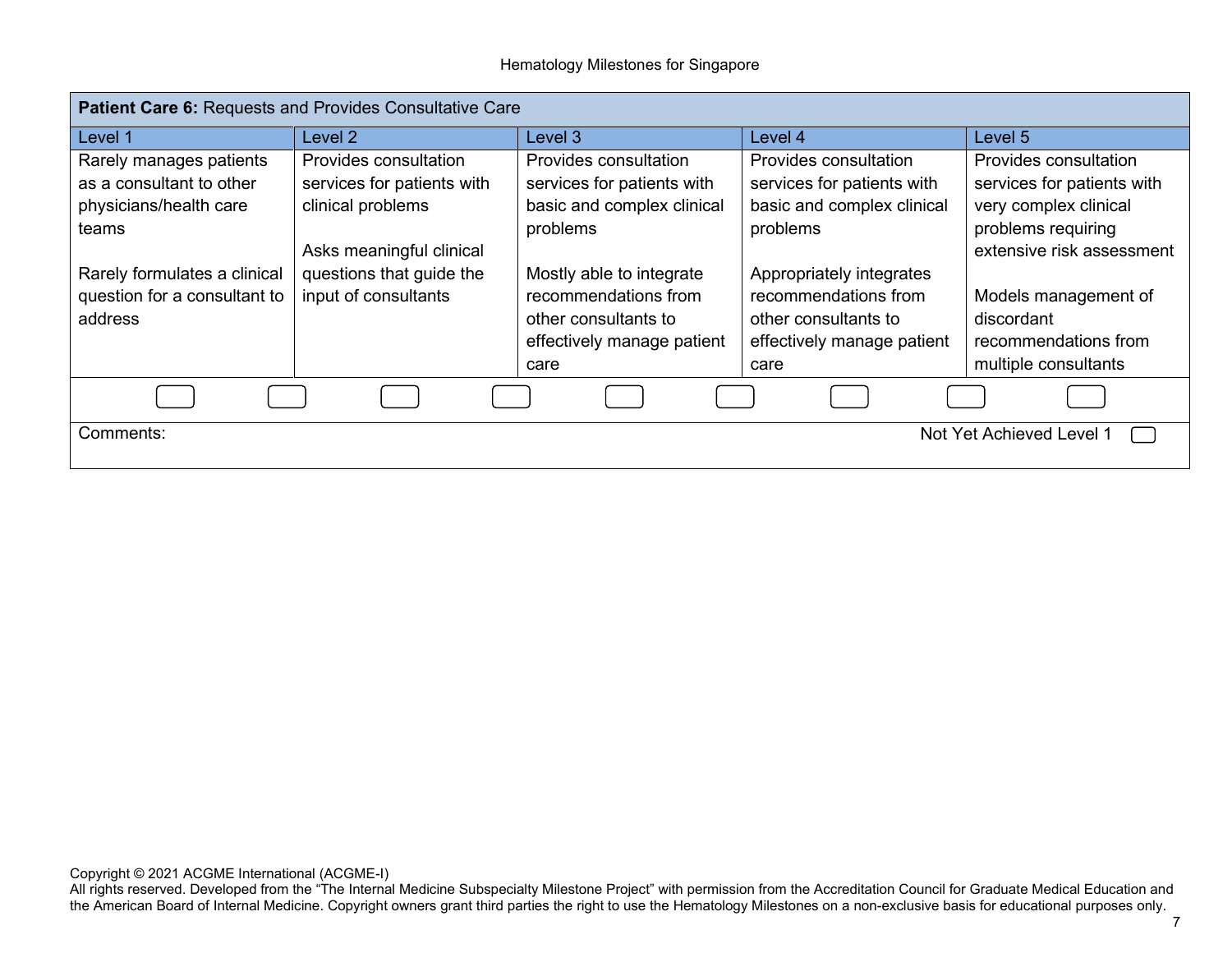| <b>Patient Care 7: Laboratory Consultation</b> |                                                  |                                                                                             |                                                                                                                                                   |                                                                 |
|------------------------------------------------|--------------------------------------------------|---------------------------------------------------------------------------------------------|---------------------------------------------------------------------------------------------------------------------------------------------------|-----------------------------------------------------------------|
| Level 1                                        | Level 2                                          | Level 3                                                                                     | Level 4                                                                                                                                           | Level 5                                                         |
| Understands the use of                         | Prepares a draft                                 | Prepares a full consultative                                                                | Independently prepares a                                                                                                                          | Proficient in                                                   |
| test results in generating a                   | consultative report (verbal                      | report with a written                                                                       | full consultative written                                                                                                                         | hematopathology                                                 |
| consultative report                            | or written)                                      | opinion for common                                                                          | report with comprehensive                                                                                                                         | consultations with                                              |
| Answers basic<br>hematopathology               | Answers routine<br>hematopathology               | diseases under<br>supervision                                                               | review of medical records<br>on common and<br>uncommon                                                                                            | comprehensive review of<br>medical records                      |
| questions with assistance                      | questions, drawing upon<br>appropriate resources | Answers more complex<br>hematopathology<br>questions, drawing upon<br>appropriate resources | hematopathology disorders<br>Suggests evidence-based<br>management, prognosis,<br>and therapeutic<br>recommendations based<br>on the consultation | Proficient at answering<br>complex hematopathology<br>questions |
|                                                |                                                  |                                                                                             |                                                                                                                                                   |                                                                 |
| Comments:                                      |                                                  |                                                                                             |                                                                                                                                                   | Not Yet Achieved Level 1                                        |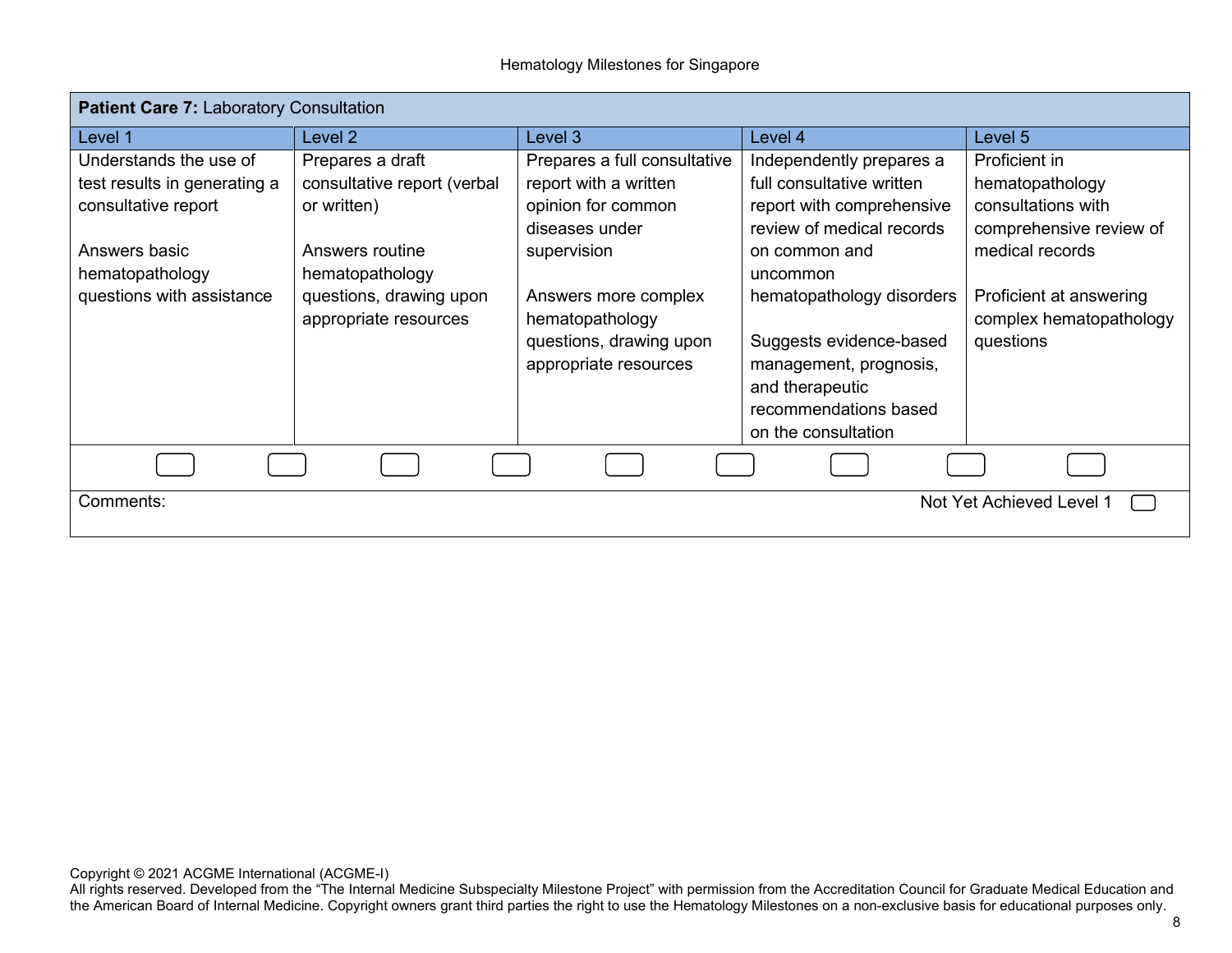#### Hematology Milestones for Singapore

| Medical Knowledge 1: Possesses Clinical Knowledge                                                                                                                             |                                                                                                                                                                        |                                                                                                                                                                      |                                                                                                                                                                          |                                                                                                                                                                            |
|-------------------------------------------------------------------------------------------------------------------------------------------------------------------------------|------------------------------------------------------------------------------------------------------------------------------------------------------------------------|----------------------------------------------------------------------------------------------------------------------------------------------------------------------|--------------------------------------------------------------------------------------------------------------------------------------------------------------------------|----------------------------------------------------------------------------------------------------------------------------------------------------------------------------|
| Level 1                                                                                                                                                                       | Level 2                                                                                                                                                                | Level 3                                                                                                                                                              | Level 4                                                                                                                                                                  | Level 5                                                                                                                                                                    |
| Possesses insufficient<br>scientific, socioeconomic,<br>and behavioral knowledge<br>required to provide care for<br>common medical<br>conditions and basic<br>preventive care | Possesses basic scientific.<br>socioeconomic, and<br>behavioral knowledge<br>required to provide care for<br>common medical<br>conditions and basic<br>preventive care | Possesses the scientific,<br>socioeconomic, and<br>behavioral knowledge<br>required to provide care for<br>common medical<br>conditions and basic<br>preventive care | Possesses the scientific,<br>socioeconomic, and<br>behavioral knowledge<br>required to provide care for<br>complex medical<br>conditions and<br>comprehensive preventive | Possesses the scientific,<br>socioeconomic, and<br>behavioral knowledge<br>required to successfully<br>diagnose and treat<br>medically uncommon,<br>ambiguous, and complex |
| Comments:                                                                                                                                                                     |                                                                                                                                                                        |                                                                                                                                                                      | care                                                                                                                                                                     | conditions                                                                                                                                                                 |
|                                                                                                                                                                               |                                                                                                                                                                        |                                                                                                                                                                      |                                                                                                                                                                          | Not Yet Achieved Level 1                                                                                                                                                   |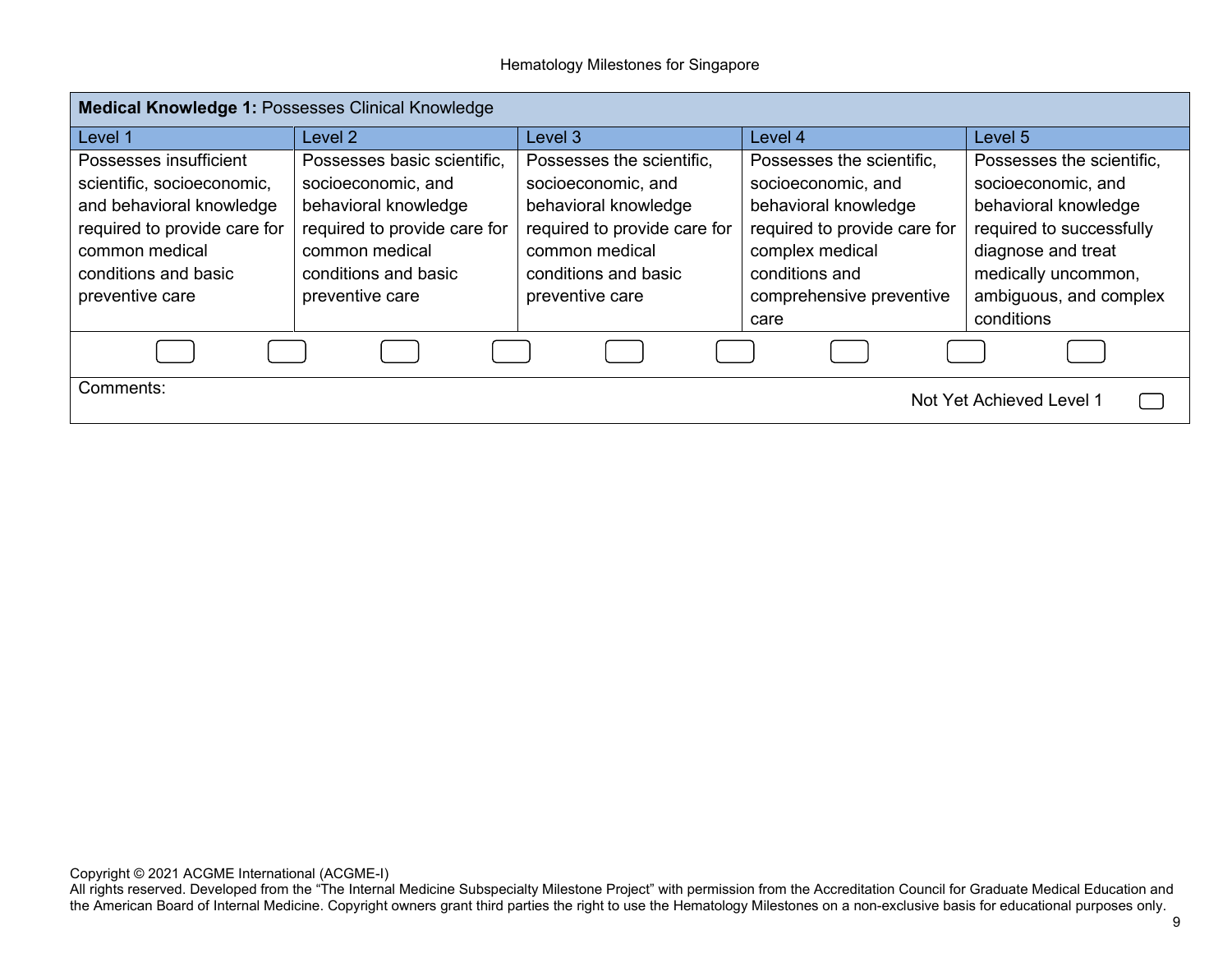| Medical Knowledge 2: Knowledge of Diagnostic Testing and Procedures                              |                                                                                                                                                                                                                                                                         |                                                                                                                                                                                                                                                                           |                                                                                                                                                                                                                                                                                                                                                          |                                                                                                                                                                                     |  |
|--------------------------------------------------------------------------------------------------|-------------------------------------------------------------------------------------------------------------------------------------------------------------------------------------------------------------------------------------------------------------------------|---------------------------------------------------------------------------------------------------------------------------------------------------------------------------------------------------------------------------------------------------------------------------|----------------------------------------------------------------------------------------------------------------------------------------------------------------------------------------------------------------------------------------------------------------------------------------------------------------------------------------------------------|-------------------------------------------------------------------------------------------------------------------------------------------------------------------------------------|--|
| Level 1                                                                                          | Level 2                                                                                                                                                                                                                                                                 | Level 3                                                                                                                                                                                                                                                                   | Level 4                                                                                                                                                                                                                                                                                                                                                  | Level 5                                                                                                                                                                             |  |
| Has a foundational<br>knowledge to apply<br>diagnostic testing and<br>procedures to patient care | Occasionally interprets<br>basic diagnostic tests<br>accurately<br>Rarely understands the<br>concepts of pre-test<br>probability and test<br>performance<br>characteristics<br>Minimally understands the<br>rationale and risks<br>associated with common<br>procedures | Consistently interprets<br>basic diagnostic tests<br>accurately<br>Occasionally understands<br>the concepts of pre-test<br>probability and test<br>performance<br>characteristics<br>Fully understands the<br>rationale and risks<br>associated with common<br>procedures | Interprets complex<br>diagnostic tests accurately<br>while accounting for<br>limitations and biases<br>Knows the indications for,<br>and limitations of,<br>diagnostic testing and<br>procedures<br>Understands the concepts<br>of pre-test probability and<br>test performance<br>characteristics<br>Teaches the rationale and<br>risks associated with | Anticipates and accounts<br>for subtle nuances of<br>interpreting diagnostic<br>tests and procedures<br>Pursues knowledge of new<br>and emerging diagnostic<br>tests and procedures |  |
|                                                                                                  |                                                                                                                                                                                                                                                                         |                                                                                                                                                                                                                                                                           | common procedures and<br>anticipates potential<br>complications of<br>procedures                                                                                                                                                                                                                                                                         |                                                                                                                                                                                     |  |
|                                                                                                  |                                                                                                                                                                                                                                                                         |                                                                                                                                                                                                                                                                           |                                                                                                                                                                                                                                                                                                                                                          |                                                                                                                                                                                     |  |
| Comments:<br>Not Yet Achieved Level 1                                                            |                                                                                                                                                                                                                                                                         |                                                                                                                                                                                                                                                                           |                                                                                                                                                                                                                                                                                                                                                          |                                                                                                                                                                                     |  |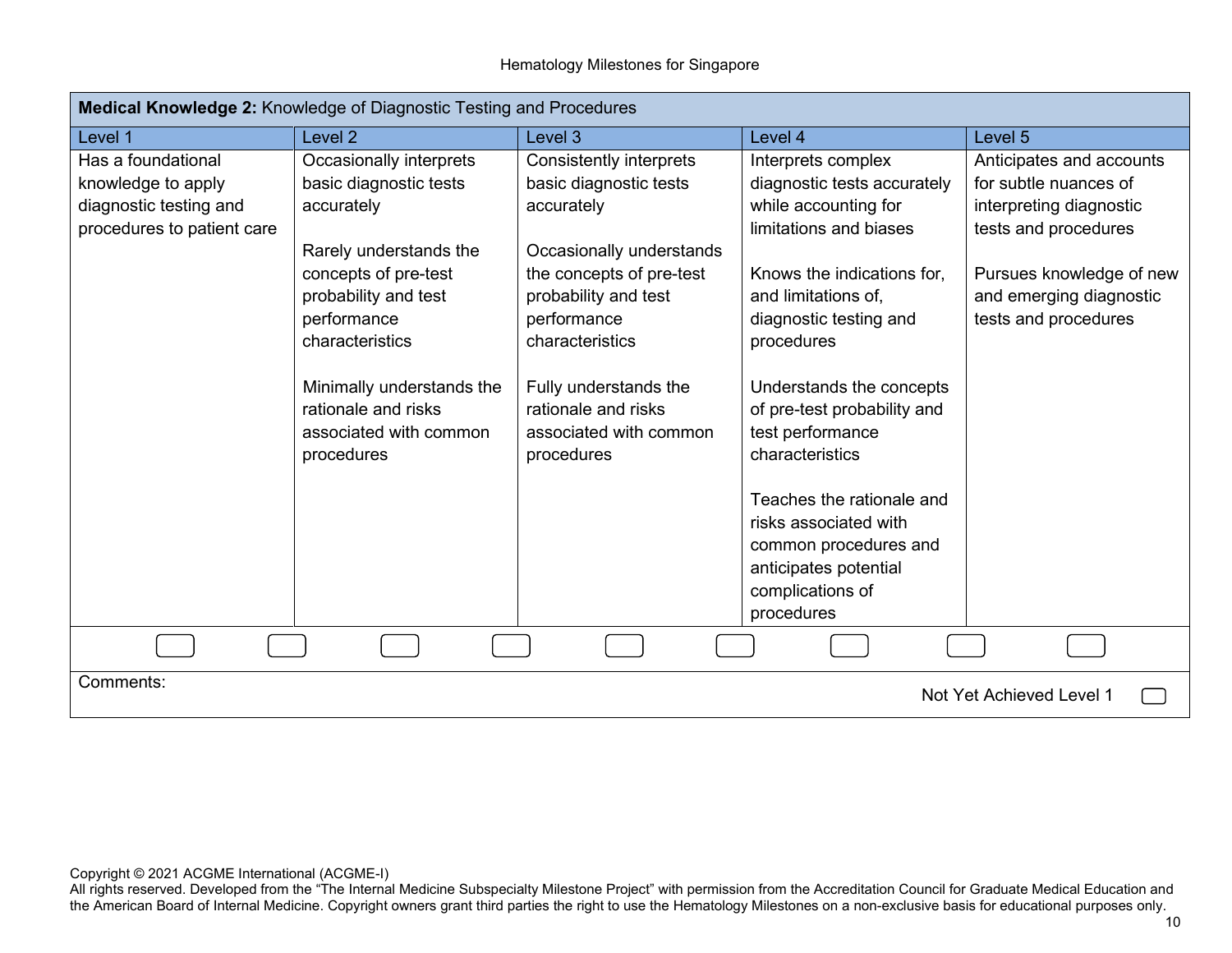| <b>Medical Knowledge 3: Scholarship</b> |                               |                             |                               |                              |  |
|-----------------------------------------|-------------------------------|-----------------------------|-------------------------------|------------------------------|--|
| Level 1                                 | Level <sub>2</sub>            | Level 3                     | Level 4                       | Level 5                      |  |
| Demonstrates a basic                    | Interested in scholarly       | Identifies areas worthy of  | Formulates ideas worthy of    | Independently formulates     |  |
| knowledge of scientific                 | activity, but does not        | scholarly investigation and | scholarly investigation       | novel and important ideas    |  |
| inquiry or scholarly                    | initiate or follow through    | formulates a plan under     |                               | worthy of scholarly          |  |
| productivity                            |                               | supervision of a mentor     | Collaborates with other       | investigation                |  |
|                                         | Performs a literature         |                             | investigators to design and   |                              |  |
| Occasionally performs a                 | search using relevant         | Critically reads scientific | complete a project related    | Leads a scholarly project    |  |
| literature search in the                | scholarly sources to          | literature and identifies   | to clinical practice, quality | advancing clinical practice, |  |
| specialty                               | identify pertinent articles   | major methodological flaws  | improvement, patient          | quality improvement,         |  |
|                                         |                               | and inconsistencies within  | safety, education, or         | patient safety, education,   |  |
| Requires prompting to                   | Is aware of basic statistical | or between publications     | research                      | or research                  |  |
| engage in critical thinking             | concepts, but has             |                             |                               |                              |  |
| regarding clinical practice,            | incomplete understanding      | Understands and can         | Critiques specialized         | Obtains independent          |  |
| quality improvement,                    | of their application;         | apply basic statistical     | scientific literature         | research funding             |  |
| patient safety, education,              | inconsistently identifies     | concepts, and can identify  | effectively                   |                              |  |
| or research                             | methodological flaws          | potential analytic methods  |                               | Critiques specialized        |  |
|                                         |                               | for data or problem         | Dissects a problem into its   | scientific literature at a   |  |
|                                         | Communicates                  | assessment                  | many component parts          | level consistent with        |  |
|                                         | rudimentary details of        |                             | and identifies strategies for | participation in peer review |  |
|                                         | scientific work, including    | Effectively presents at     | solving                       |                              |  |
|                                         | his or her own scholarly      | journal club, quality       |                               | Employs optimal statistical  |  |
|                                         | work; needs to improve        | improvement meetings,       | Uses analytical methods of    | techniques                   |  |
|                                         | ability to present in small   | clinical conferences,       | the field effectively         |                              |  |
|                                         | groups                        | and/or can effectively      |                               | Teaches analytic methods     |  |
|                                         |                               | describe and discuss his or | Presents scholarly activity   | in chosen field to peers     |  |
|                                         |                               | her own scholarly work or   | at local or regional          | and others                   |  |
|                                         |                               | research                    | meetings, and/or submits      |                              |  |
|                                         |                               |                             | an abstract summarizing       | <b>Effectively presents</b>  |  |
|                                         |                               |                             | scholarly work to             | scholarly work at national   |  |
|                                         |                               |                             | regional/state/ national      | and international meetings   |  |

Copyright © 2021 ACGME International (ACGME-I)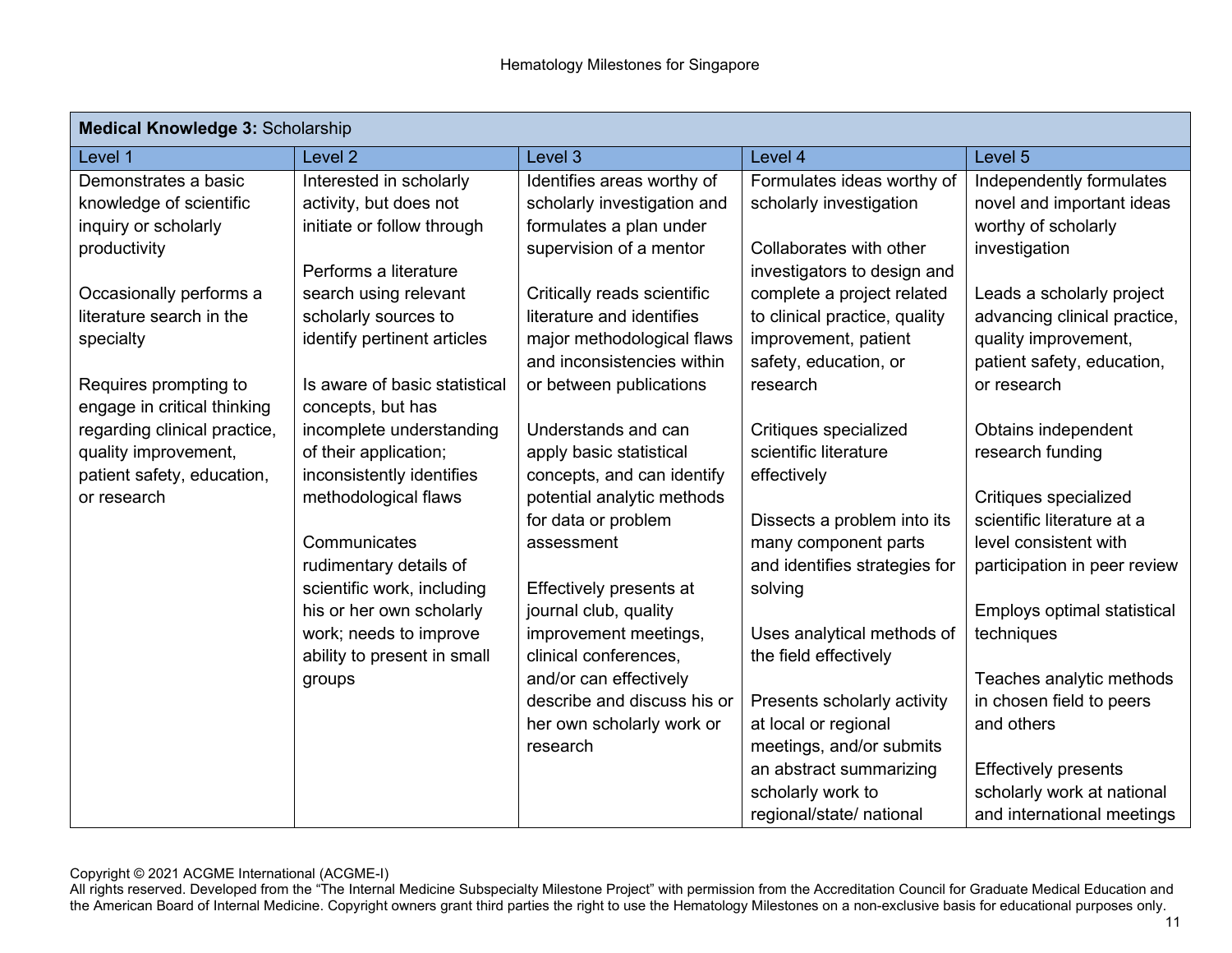|           |  |  | meetings, and/or publishes<br>non-peer-reviewed<br>manuscript(s) (reviews,<br>book chapters) | Publishes peer-reviewed<br>manuscript(s) containing<br>scholarly work (clinical<br>practice, quality<br>improvement, patient<br>safety, education, or<br>research) |
|-----------|--|--|----------------------------------------------------------------------------------------------|--------------------------------------------------------------------------------------------------------------------------------------------------------------------|
|           |  |  |                                                                                              |                                                                                                                                                                    |
| Comments: |  |  |                                                                                              | Not Yet Achieved Level 1                                                                                                                                           |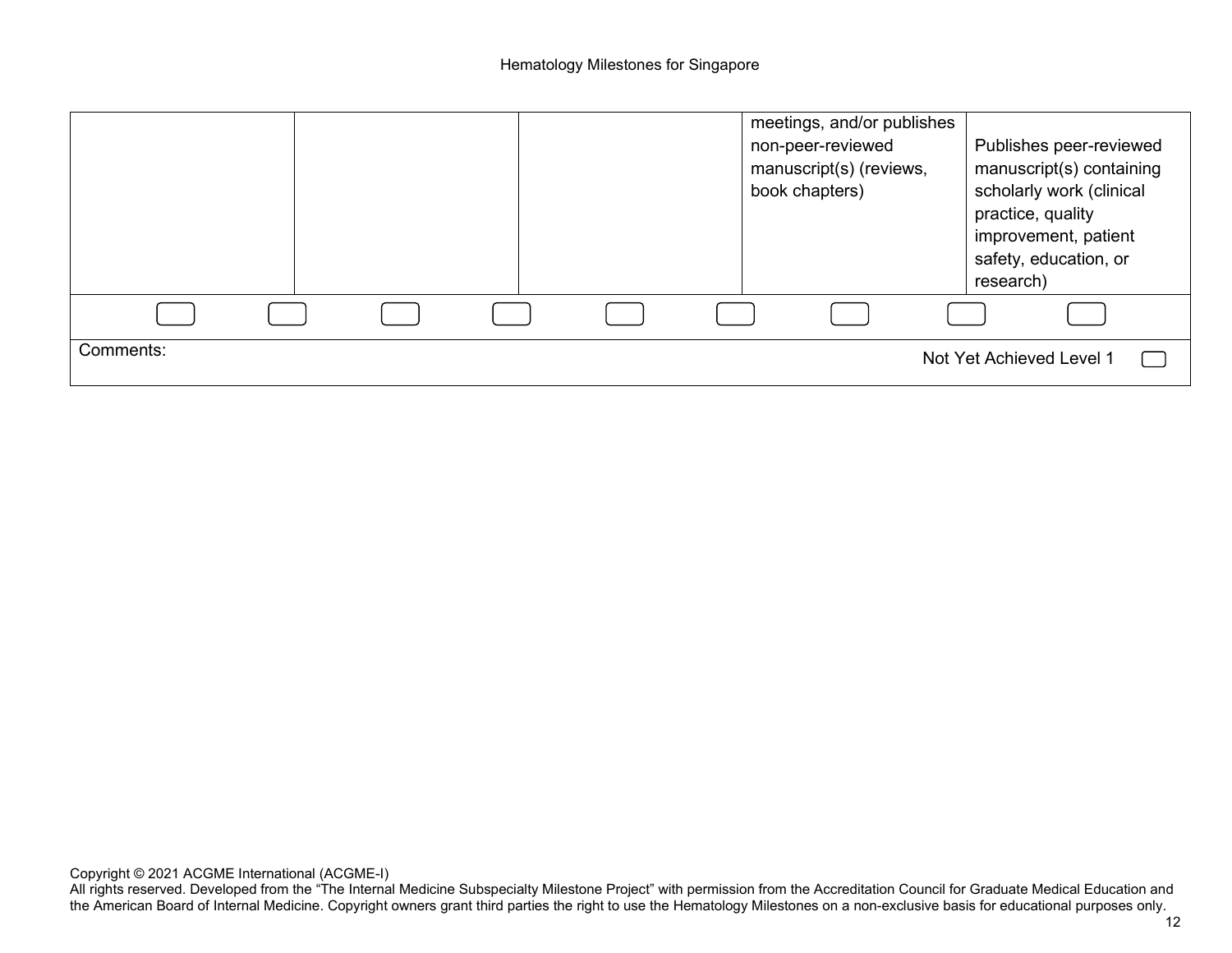| <b>Medical Knowledge 4: Teaching</b> |                           |                              |                          |                            |
|--------------------------------------|---------------------------|------------------------------|--------------------------|----------------------------|
| Level 1                              | Level 2                   | Level 3                      | Level 4                  | Level 5                    |
| Actively observes teaching           | Assists in teaching other | Actively teaches other       | Independently teaches    | Teaches diagnostic         |
| of other learners and                | learners diagnostic       | learners diagnostic          | other learners, medical  | hematopathology to other   |
| medical technologists                | hematopathology           | hematopathology              | technologists, and other | fully trained pathologists |
|                                      |                           |                              | health care personnel    |                            |
|                                      |                           | Participates in education of | diagnostic               | Develops educational       |
|                                      |                           | medical technologists and    | hematopathology          | programs for technologists |
|                                      |                           | other health care            |                          |                            |
|                                      |                           | personnel                    |                          |                            |
|                                      |                           |                              |                          |                            |
|                                      |                           | Teaches medical students     |                          |                            |
|                                      |                           |                              |                          |                            |
| Comments:                            |                           |                              |                          | Not Yet Achieved Level 1   |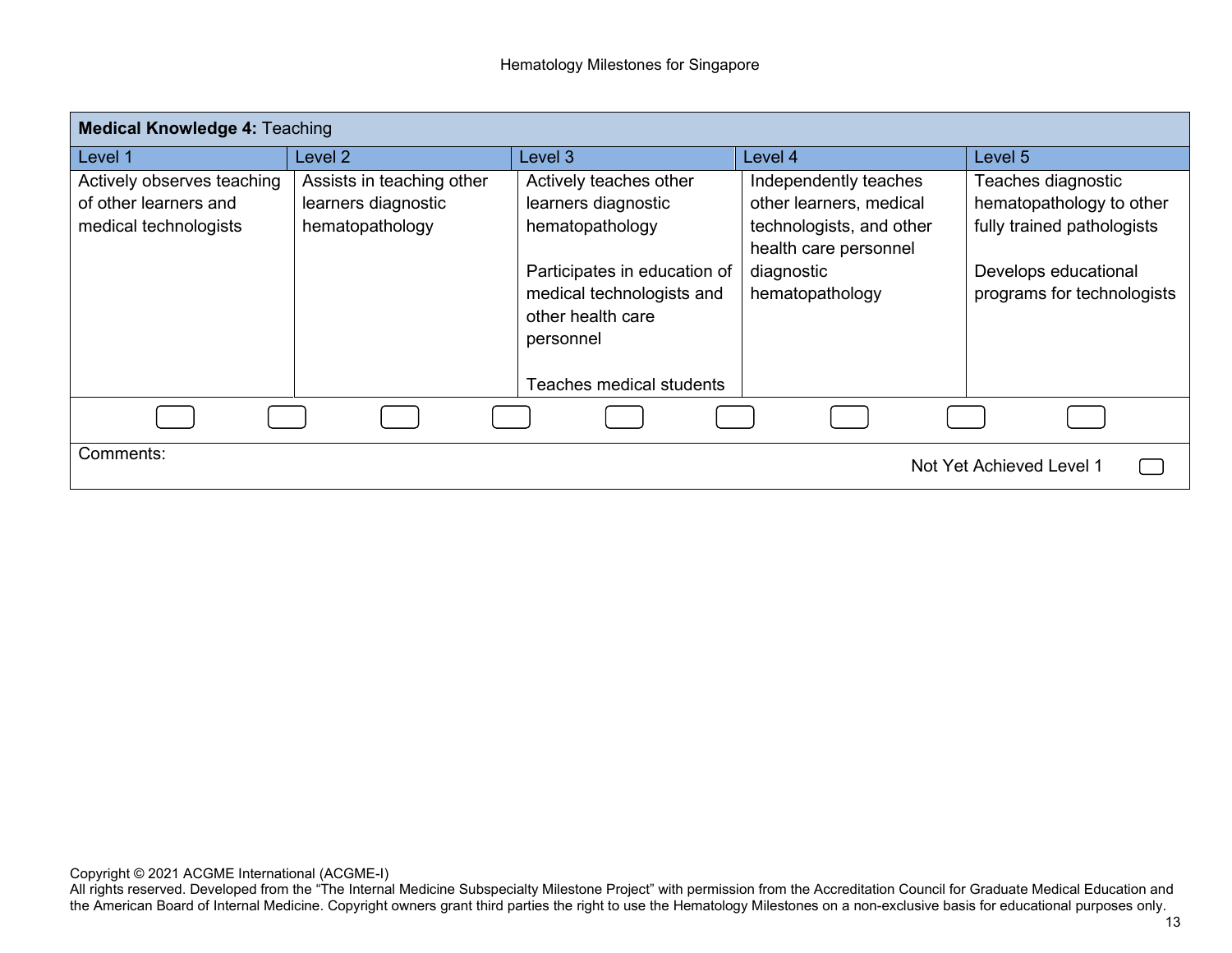| Medical Knowledge 5: Laboratory Knowledge                                                                                                                                                                                                                                                                                                                                                                                                                                            |                                                                                                                                                                                                                                                                                                                                                                                                                                                                                                                   |                                                                                                                                                                                                                                                                                                                                                                                                                                                                                                                                                                                                                                        |                                                                                                                                                                                                                                                                                                                                                                                                                                                                                                                             |                                                                                                                                                                                                                                                                                                                                                                             |
|--------------------------------------------------------------------------------------------------------------------------------------------------------------------------------------------------------------------------------------------------------------------------------------------------------------------------------------------------------------------------------------------------------------------------------------------------------------------------------------|-------------------------------------------------------------------------------------------------------------------------------------------------------------------------------------------------------------------------------------------------------------------------------------------------------------------------------------------------------------------------------------------------------------------------------------------------------------------------------------------------------------------|----------------------------------------------------------------------------------------------------------------------------------------------------------------------------------------------------------------------------------------------------------------------------------------------------------------------------------------------------------------------------------------------------------------------------------------------------------------------------------------------------------------------------------------------------------------------------------------------------------------------------------------|-----------------------------------------------------------------------------------------------------------------------------------------------------------------------------------------------------------------------------------------------------------------------------------------------------------------------------------------------------------------------------------------------------------------------------------------------------------------------------------------------------------------------------|-----------------------------------------------------------------------------------------------------------------------------------------------------------------------------------------------------------------------------------------------------------------------------------------------------------------------------------------------------------------------------|
| Level 1                                                                                                                                                                                                                                                                                                                                                                                                                                                                              | Level <sub>2</sub>                                                                                                                                                                                                                                                                                                                                                                                                                                                                                                | Level 3                                                                                                                                                                                                                                                                                                                                                                                                                                                                                                                                                                                                                                | Level 4                                                                                                                                                                                                                                                                                                                                                                                                                                                                                                                     | Level 5                                                                                                                                                                                                                                                                                                                                                                     |
| Knows basics of normal<br>hematopoietic and lymphoid<br>systems, coagulation system,<br>and immunologic concepts<br>Understands basic methods<br>used in varied aspects of<br>laboratory hematology and<br>other hematopathology-<br>related testing (flow<br>cytometry, cytogenetic<br>analysis, and molecular<br>testing) and the concept of<br>test utilization<br>Knows definitions of common<br>lab hematology tests and<br>expected test results in non-<br>disease situations | Interprets individual abnormal<br>results and suggests<br>appropriate follow-up testing<br>Knows implications of<br>clusters of tests in non-<br>complex situations<br>Knows basic laboratory<br>findings for major and less<br>common benign and<br>malignant hematologic<br>disorders, those in their<br>differential diagnosis, and<br>those that impact hematologic<br>parameters based on<br>standard texts<br>Draws upon more current<br>literature to enhance<br>interpretation on a case by<br>case basis | Suggests appropriate panel of<br>hematologic testing for non-<br>complex situations and knows<br>how to interpret the results and<br>the clinical/therapeutic<br>implications<br>Suggests appropriate follow-up<br>testing for abnormal results of<br>common tests<br>Discusses implications of<br>clusters of tests in more<br>complex situations<br>Troubleshoots aberrant-<br>appearing results<br>Knows standard and more<br>state-of-the art issues related to<br>major and less common<br>hematologic disorders, those in<br>their differential diagnosis, and<br>those that impact hematologic<br>parameters, having integrated | Independently<br>demonstrates knowledge of<br>appropriate panel of<br>hematologic testing for<br>majority of situations,<br>interprets the results and<br>knows the clinical/<br>therapeutic implications<br>Knows how to obtain<br>consultation to deal with the<br>most complex cases<br>Demonstrates in-depth<br>knowledge of normal and<br>abnormal hematopoiesis/<br>lymphopoiesis and<br>hemostasis together with<br>how non-hematopoietic<br>disorders affect the<br>hematopoietic/lymphoid<br>system and hemostasis | Proficient at selecting and<br>interpreting hematologic<br>testing, including<br>knowledgeable of its clinical<br>implications<br>Demonstrates knowledge of<br>active areas of investigation<br>related to hematologic<br>disorders that may have<br>clinical implications in the<br>future<br>Serves as an expert<br>consultant for general<br>pathologists and clinicians |
|                                                                                                                                                                                                                                                                                                                                                                                                                                                                                      |                                                                                                                                                                                                                                                                                                                                                                                                                                                                                                                   | current literature with what is in<br>standard texts                                                                                                                                                                                                                                                                                                                                                                                                                                                                                                                                                                                   |                                                                                                                                                                                                                                                                                                                                                                                                                                                                                                                             |                                                                                                                                                                                                                                                                                                                                                                             |
|                                                                                                                                                                                                                                                                                                                                                                                                                                                                                      |                                                                                                                                                                                                                                                                                                                                                                                                                                                                                                                   |                                                                                                                                                                                                                                                                                                                                                                                                                                                                                                                                                                                                                                        |                                                                                                                                                                                                                                                                                                                                                                                                                                                                                                                             |                                                                                                                                                                                                                                                                                                                                                                             |
| Comments:                                                                                                                                                                                                                                                                                                                                                                                                                                                                            |                                                                                                                                                                                                                                                                                                                                                                                                                                                                                                                   |                                                                                                                                                                                                                                                                                                                                                                                                                                                                                                                                                                                                                                        |                                                                                                                                                                                                                                                                                                                                                                                                                                                                                                                             | Not Yet Achieved Level 1                                                                                                                                                                                                                                                                                                                                                    |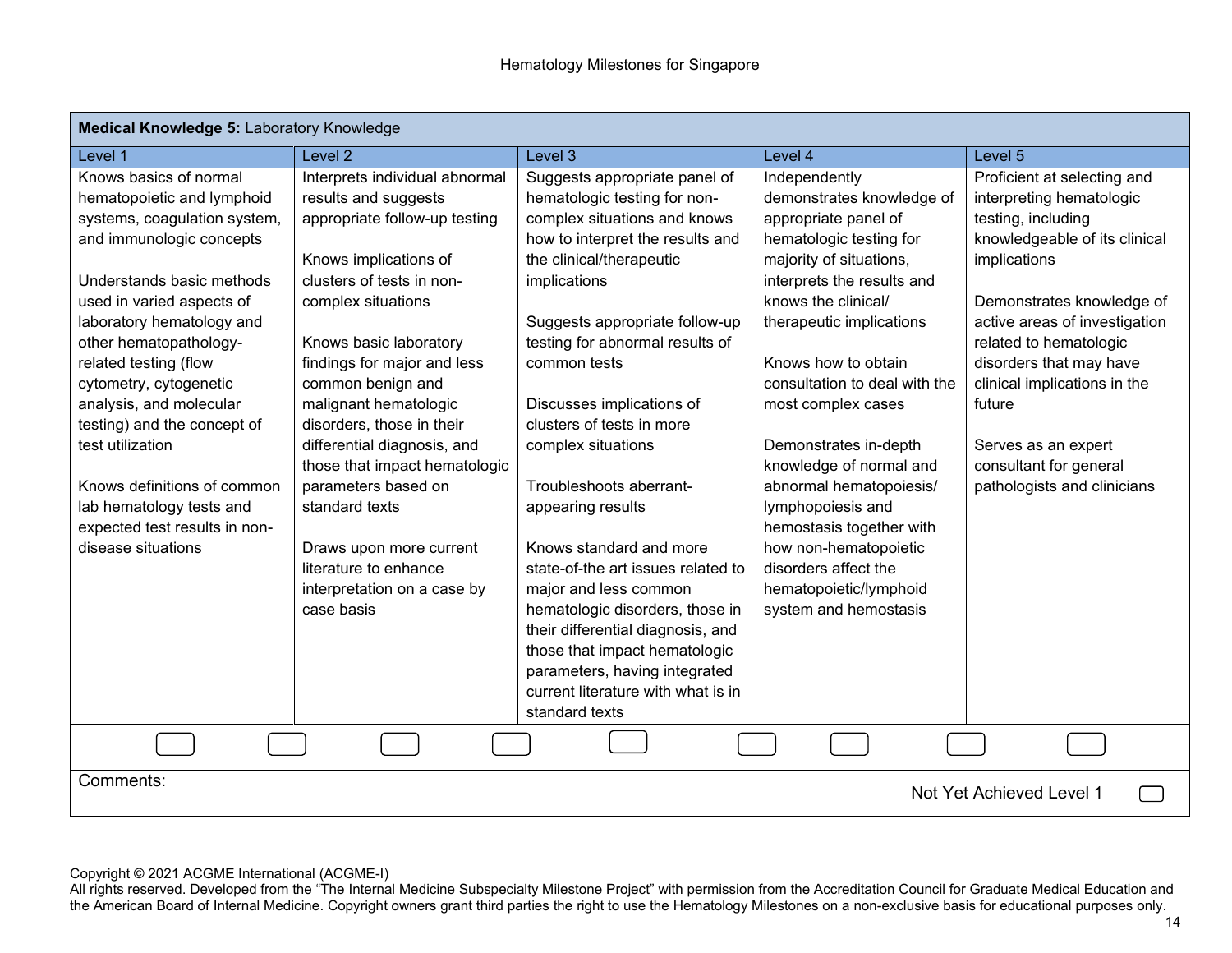| Medical Knowledge 6: Interprets and Demonstrates Diagnostic Knowledge for Tissue-Based Specimens and Peripheral Blood and Fluid Samples |  |
|-----------------------------------------------------------------------------------------------------------------------------------------|--|
| Requiring an "Anatomic" Diagnosis                                                                                                       |  |

| Level 1                         | Level <sub>2</sub>           | Level 3                          | Level 4                      | Level 5                    |
|---------------------------------|------------------------------|----------------------------------|------------------------------|----------------------------|
| Understands basic methods       | Knows what ancillary testing | Knows what ancillary testing     | Orders appropriate ancillary | Proficient at analyses of  |
| used in diagnostic              | to order in non-complex      | to order in non-complex and      | testing required to make     | ancillary tests used in    |
| hematopathology                 | cases                        | more complex cases               | definitive and precise       | diagnostic hematopathology |
| (morphology, flow               |                              |                                  | diagnoses                    |                            |
| cytometry, molecular/           | Interprets individual        | Incorporates all elements        |                              | Proficient at using multi- |
| cytogenetic testing)            | components used in           | from a multi-parameter           | Independently arrives at     | parameter approach to      |
|                                 | diagnostic hematopathology   | approach, including              | definitive diagnoses in most | make hematopathologic      |
| Knows criteria for major        | and draws tentative          | integration of literature into a | cases, and knows how to      | diagnoses even in complex  |
| benign and malignant            | conclusions in non-complex   | diagnosis in non-complex         | obtain consultation to deal  | circumstances              |
| hematopathologic disorders      | cases                        | cases and provides a limited     | with the most complex        |                            |
| and those in their differential |                              | differential diagnosis in        | cases                        | Knows active areas of      |
| diagnosis based on              | Knows criteria for less      | more complex cases               |                              | investigation related to   |
| standard texts                  | common benign and            |                                  |                              | hematopathologic disorders |
|                                 | malignant hematopathologic   | Knows current issues             |                              | that may have clinical     |
| Can access basic literature     | disorders and those in their | related to major and less        |                              | implications in the future |
| to enhance interpretation       | differential diagnosis based | common benign and                |                              |                            |
|                                 | on standard texts            | malignant hematopathologic       |                              |                            |
|                                 |                              | disorders and those in their     |                              |                            |
|                                 | Draws upon more current      | differential diagnosis, having   |                              |                            |
|                                 | literature to enhance        | integrated current literature    |                              |                            |
|                                 | diagnostic interpretation on | with what is in standard         |                              |                            |
|                                 | a case-by-case basis         | texts                            |                              |                            |
|                                 |                              |                                  |                              |                            |
| Comments:                       |                              |                                  |                              |                            |
|                                 |                              |                                  |                              | Not Yet Achieved Level 1   |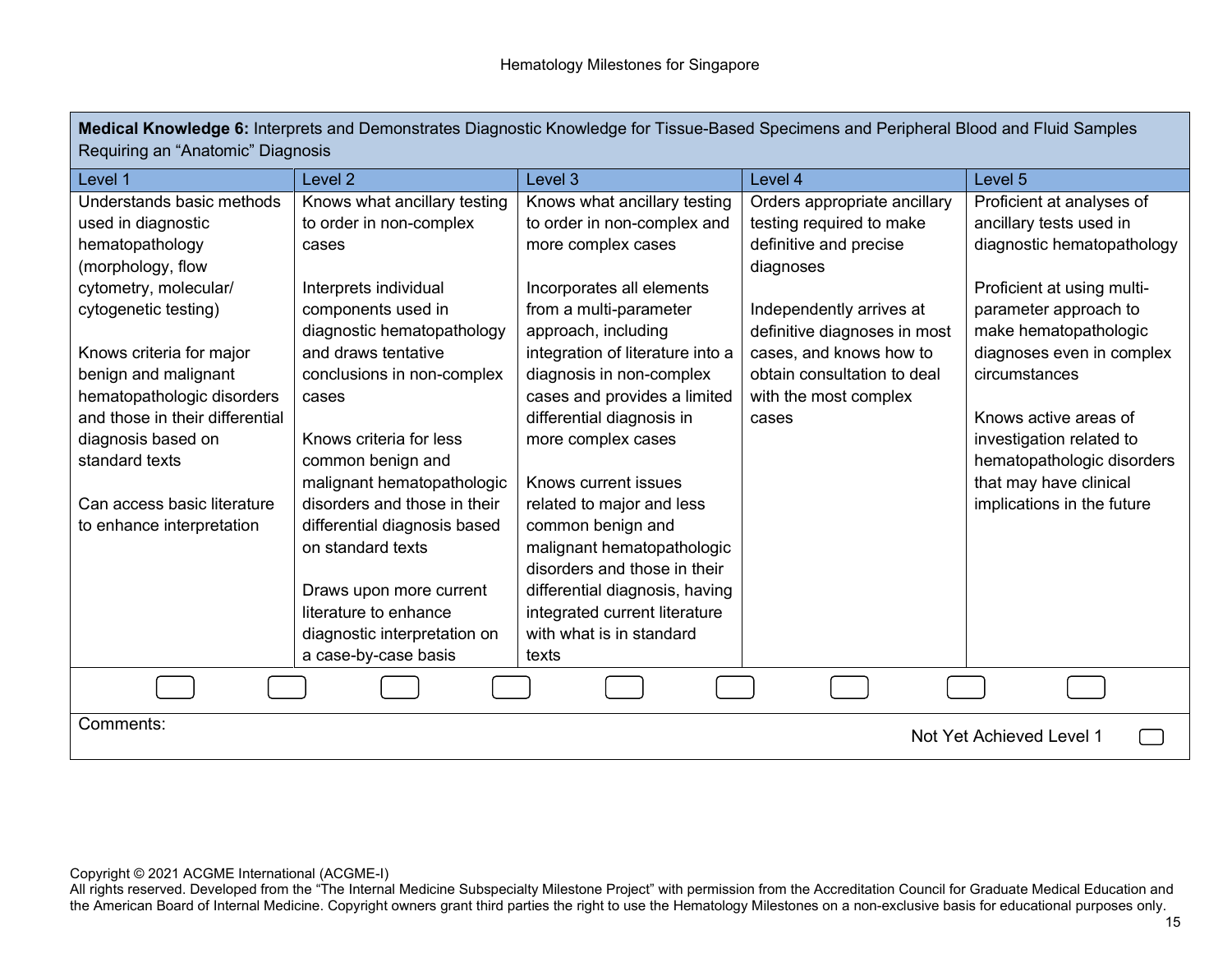| <b>Systems-Based Practice 1: Patient Safety and Quality Improvement</b>                |                                                                                                                                   |                                                                                                             |                                                                                                                         |                                                                                                                       |  |
|----------------------------------------------------------------------------------------|-----------------------------------------------------------------------------------------------------------------------------------|-------------------------------------------------------------------------------------------------------------|-------------------------------------------------------------------------------------------------------------------------|-----------------------------------------------------------------------------------------------------------------------|--|
| Level 1                                                                                | Level 2                                                                                                                           | Level 3                                                                                                     | Level 4                                                                                                                 | Level 5                                                                                                               |  |
| Demonstrates knowledge<br>of common patient safety<br>events                           | Identifies system factors<br>that lead to patient safety<br>events                                                                | Participates in analysis of<br>patient safety events<br>(simulated or actual)                               | Conducts analysis of<br>patient safety events and<br>offers error prevention<br>strategies (simulated or<br>actual)     | Actively engages teams<br>and processes to modify<br>systems to prevent patient<br>safety events                      |  |
| Demonstrates knowledge<br>of how to report patient<br>safety events                    | Reports patient safety<br>events through institutional<br>reporting systems (actual<br>or simulated)                              | Participates in disclosure<br>of patient safety events to<br>patients and families<br>(simulated or actual) | Discloses patient safety<br>events to patients and<br>families (simulated or<br>actual)                                 | Role models or mentors<br>others in the disclosure of<br>patient safety events                                        |  |
| Demonstrates knowledge<br>of basic quality<br>improvement<br>methodologies and metrics | Describes local quality<br>improvement initiatives<br>(e.g., community<br>vaccination rate, infection<br>rate, smoking cessation) | Participates in local quality<br>improvement initiatives                                                    | Demonstrates the skills<br>required to identify,<br>develop, implement, and<br>analyze a quality<br>improvement project | Creates, implements, and<br>assesses quality<br>improvement initiatives at<br>the institutional or<br>community level |  |
|                                                                                        |                                                                                                                                   |                                                                                                             |                                                                                                                         |                                                                                                                       |  |
| Comments:                                                                              |                                                                                                                                   |                                                                                                             |                                                                                                                         | Not Yet Achieved Level 1                                                                                              |  |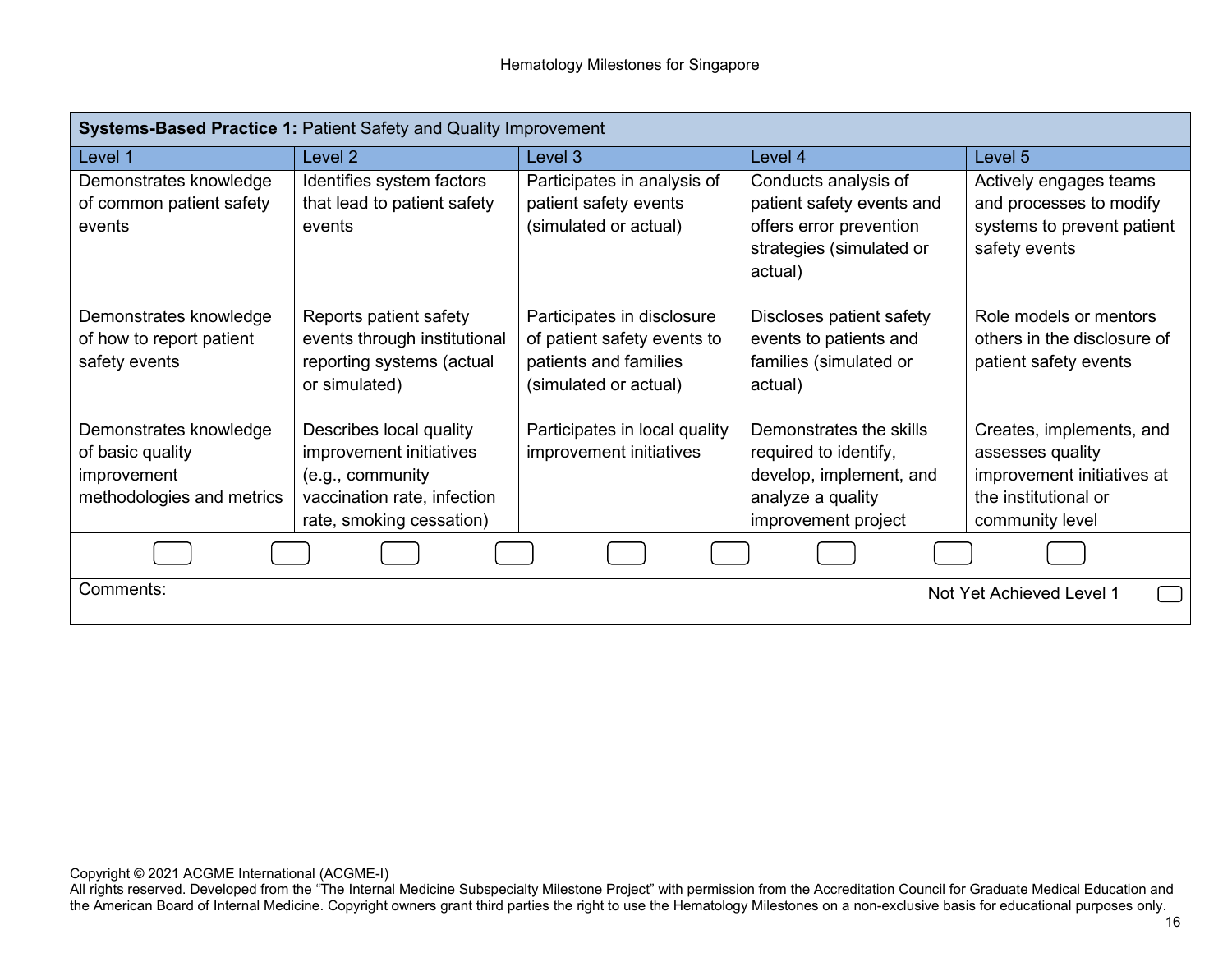| Systems-Based Practice 2: System Navigation for Patient-Centered Care |                              |                              |                                                   |                            |
|-----------------------------------------------------------------------|------------------------------|------------------------------|---------------------------------------------------|----------------------------|
| Level 1                                                               | Level 2                      | Level 3                      | Level 4                                           | Level 5                    |
| Demonstrates knowledge                                                | Coordinates care of          | Coordinates care of          | Role models effective                             | Analyses the process of    |
| of care coordination                                                  | patients in routine clinical | patients in complex clinical | coordination of patient-                          | care coordination and      |
|                                                                       | situations effectively using | situations effectively using | centered care among                               | leads in the design and    |
|                                                                       | the roles of the             | the roles of their           | different disciplines and                         | implementation of          |
|                                                                       | interprofessional teams      | interprofessional teams      | specialties                                       | improvements               |
|                                                                       |                              |                              |                                                   |                            |
| Identifies key elements for                                           | Performs safe and            | Performs safe and            | Role models and                                   | Improves quality of        |
| safe and effective                                                    | effective transitions of     | effective transitions of     | advocates for safe and                            | transitions of care within |
| transitions of care and                                               | care/hand-offs in routine    | care/hand-offs in complex    | effective transitions of                          | and across health care     |
| hand-offs                                                             | clinical situations          | clinical situations          | care/handoffs within and                          | delivery systems to        |
|                                                                       |                              |                              | across health care delivery<br>systems, including | optimize patient outcomes  |
|                                                                       |                              |                              | outpatient settings                               |                            |
| Demonstrates knowledge                                                | Identifies specific          | Uses local resources         |                                                   | Leads innovations and      |
| of population and                                                     | population and community     | effectively to meet the      | Participates in changing                          | advocates for populations  |
| community health needs                                                | health needs and             | needs of a patient           | and adapting practice to                          | and communities with       |
| and disparities                                                       | inequities for their local   | population and community     | provide for the needs of                          | health care inequities     |
|                                                                       | population                   |                              | specific populations                              |                            |
|                                                                       |                              |                              |                                                   |                            |
| Comments:                                                             |                              |                              |                                                   | Not Yet Achieved Level 1   |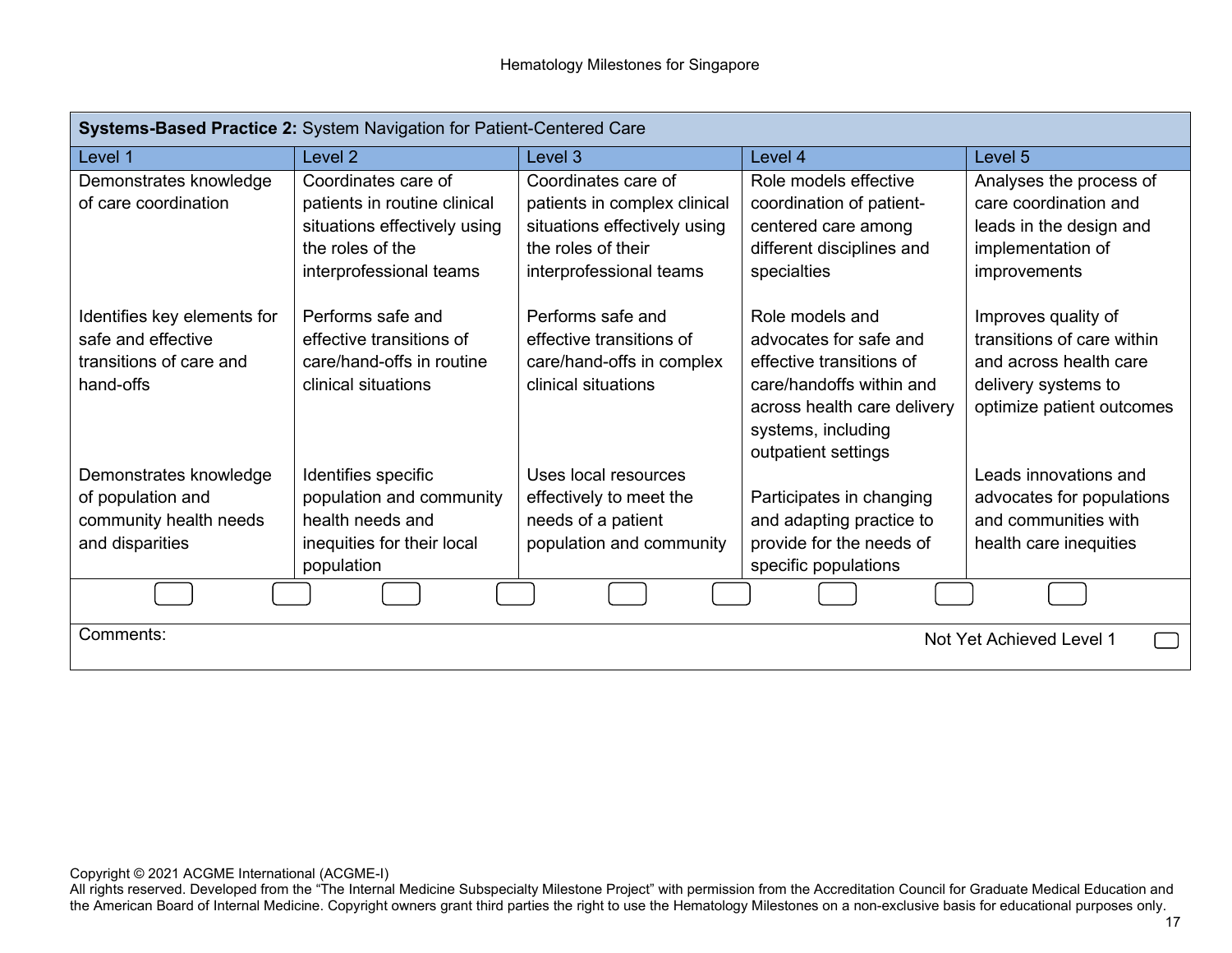| Systems-Based Practice 3: Physician Role in Health Care Systems                                                                                |                                                                                                                                  |                                                                                                                                                                      |                                                                                                                                                                      |                                                                                                                        |
|------------------------------------------------------------------------------------------------------------------------------------------------|----------------------------------------------------------------------------------------------------------------------------------|----------------------------------------------------------------------------------------------------------------------------------------------------------------------|----------------------------------------------------------------------------------------------------------------------------------------------------------------------|------------------------------------------------------------------------------------------------------------------------|
| Level 1                                                                                                                                        | Level 2                                                                                                                          | Level <sub>3</sub>                                                                                                                                                   | Level 4                                                                                                                                                              | Level 5                                                                                                                |
| Identifies components of<br>the complex health care<br>system                                                                                  | Describes the physician's<br>role and how the<br>interrelated components of<br>complex health care<br>system impact patient care | Analyzes how personal<br>practice affects the system<br>(e.g., length of stay,<br>readmission rates, clinical<br>efficiency)                                         | Manages the interrelated<br>components of the<br>complex health care<br>systems for efficient and<br>effective patient care                                          | Advocates for or leads<br>change to enhance<br>systems for high-value,<br>efficient, and effective<br>patient care     |
| Describes basic health<br>payment systems,<br>including government,<br>private, public, and<br>uninsured care and<br>different practice models | Delivers care informed by<br>patient specific payment<br>model                                                                   | Uses shared decision<br>making in patient care,<br>taking into consideration<br>payment models                                                                       | Advocates for patient care<br>understanding the<br>limitations of each patient's<br>payment model (e.g.,<br>community resources,<br>patient assistance<br>resources) | Participates in advocacy<br>activities for health policy<br>to better align payment<br>systems with high-value<br>care |
|                                                                                                                                                |                                                                                                                                  | Identifies resources and<br>effectively plans for<br>transition to practice (e.g.,<br>information technology,<br>legal, billing and coding,<br>financial, personnel) | Describes basic elements<br>needed to transition to<br>practice (e.g., contract<br>negotiations, malpractice<br>insurance, government<br>regulation, compliance)     |                                                                                                                        |
|                                                                                                                                                |                                                                                                                                  |                                                                                                                                                                      |                                                                                                                                                                      |                                                                                                                        |
| Comments:                                                                                                                                      |                                                                                                                                  |                                                                                                                                                                      |                                                                                                                                                                      | Not Yet Achieved Level 1                                                                                               |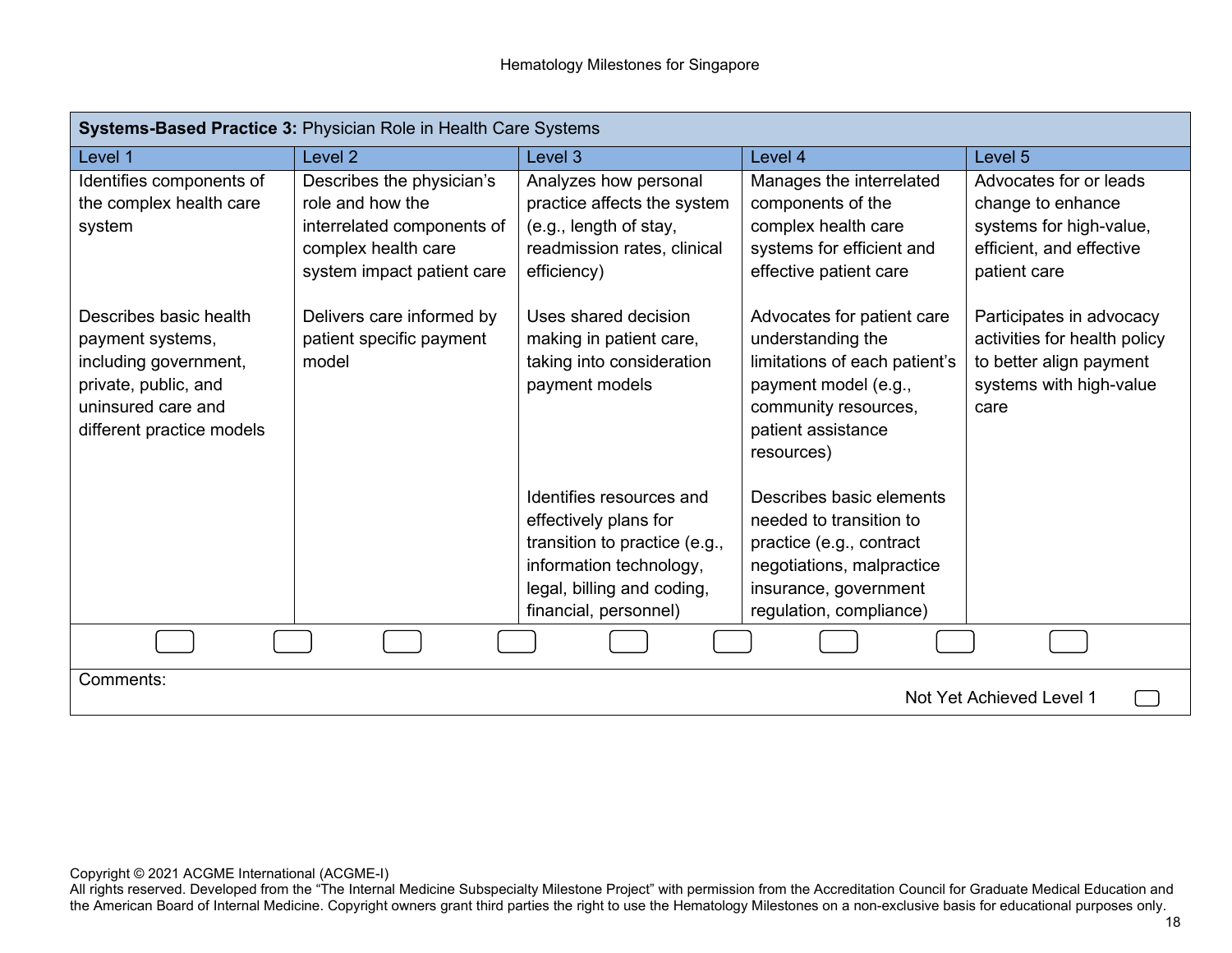| Practice-Based Learning and Improvement 1: Evidence-Based and Informed Practice                                                                        |                                                                                                                     |                                                                                                                                  |                                                                                                                                                                     |                                                                                                                                                    |
|--------------------------------------------------------------------------------------------------------------------------------------------------------|---------------------------------------------------------------------------------------------------------------------|----------------------------------------------------------------------------------------------------------------------------------|---------------------------------------------------------------------------------------------------------------------------------------------------------------------|----------------------------------------------------------------------------------------------------------------------------------------------------|
| Level 1                                                                                                                                                | Level 2                                                                                                             | Level 3                                                                                                                          | Level 4                                                                                                                                                             | Level 5                                                                                                                                            |
| Demonstrates how to<br>access and use available<br>evidence, and incorporate<br>patient preferences and<br>values to take care of a<br>routine patient | Articulates clinical<br>questions and elicits<br>patient preferences and<br>values to guide evidence-<br>based care | Locates and applies the<br>best available evidence,<br>integrated with patient<br>preference, to the care of<br>complex patients | Critically appraises and<br>applies evidence even in<br>the face of uncertainty and<br>conflicting evidence to<br>guide care, tailored to the<br>individual patient | Coaches others to critically<br>appraise and apply<br>evidence for complex<br>patients; and/or<br>participates in the<br>development of guidelines |
| Comments:                                                                                                                                              |                                                                                                                     |                                                                                                                                  |                                                                                                                                                                     | Not Yet Achieved Level 1                                                                                                                           |

Copyright © 2021 ACGME International (ACGME-I)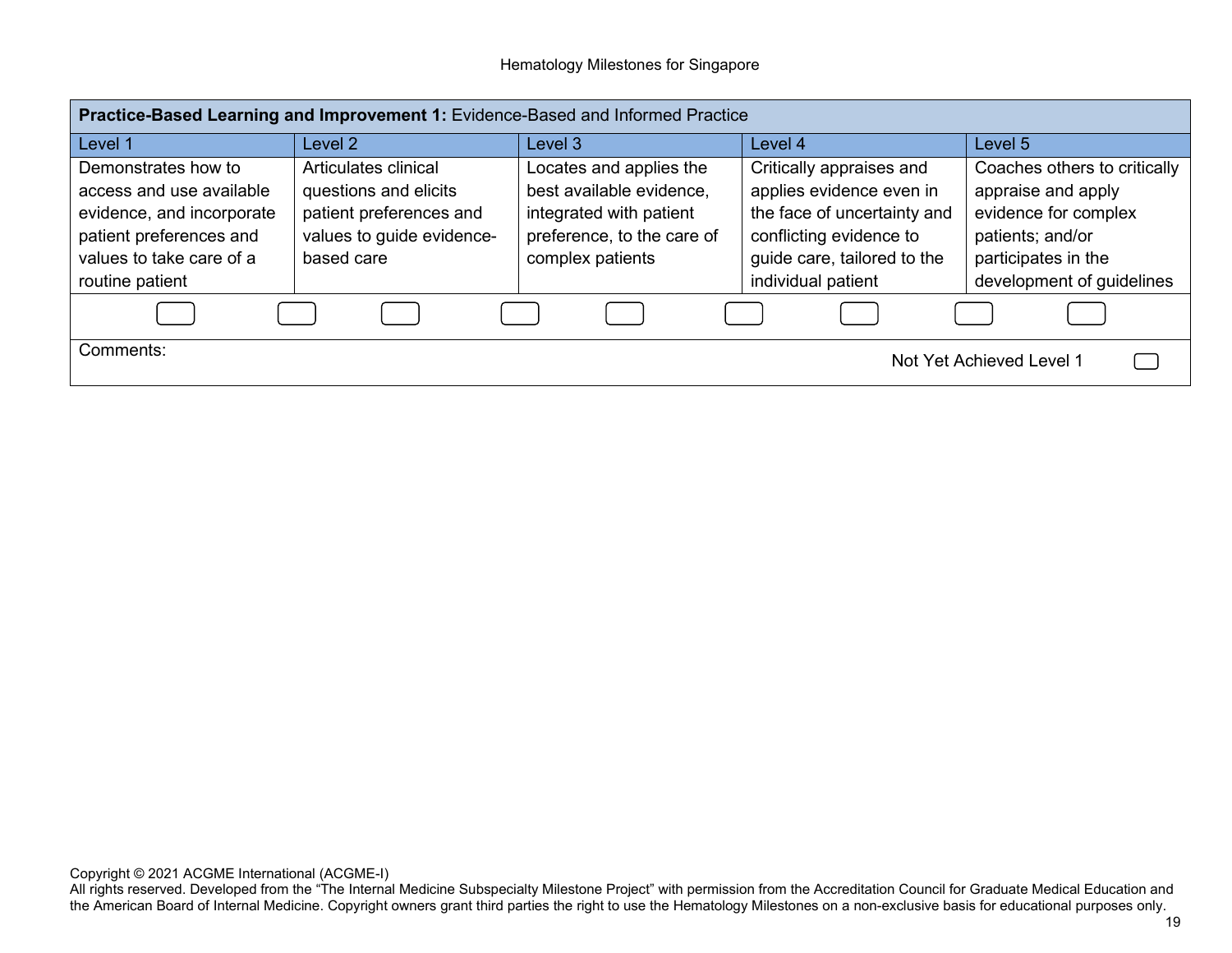| Practice-Based Learning and Improvement 2: Reflective Practice and Commitment to Personal Growth      |                                                                                                                        |                                                                                                                                            |                                                                                                                                   |                                                                                            |
|-------------------------------------------------------------------------------------------------------|------------------------------------------------------------------------------------------------------------------------|--------------------------------------------------------------------------------------------------------------------------------------------|-----------------------------------------------------------------------------------------------------------------------------------|--------------------------------------------------------------------------------------------|
| Level 1                                                                                               | Level 2                                                                                                                | Level 3                                                                                                                                    | Level 4                                                                                                                           | Level 5                                                                                    |
| Accepts responsibility for<br>personal and professional<br>development by<br>establishing goals       | Demonstrates openness to<br>performance data<br>(feedback and other input)<br>to inform goals                          | Seeks performance data<br>episodically, with<br>adaptability and humility                                                                  | Intentionally seeks<br>performance data<br>consistently, with<br>adaptability and humility                                        | Role models consistently<br>seeking performance data,<br>with adaptability and<br>humility |
| Identifies the factors that<br>contribute to gap(s)<br>between expectations and<br>actual performance | Analyzes and reflects on<br>the factors that contribute<br>to gap(s) between<br>expectations and actual<br>performance | Analyzes, reflects on, and<br>institutes behavioral<br>change(s) to narrow the<br>gap(s) between<br>expectations and actual<br>performance | Challenges assumptions<br>and considers alternatives<br>in narrowing the gap(s)<br>between expectations and<br>actual performance | Coaches others on<br>reflective practice                                                   |
| <b>Actively seeks</b><br>opportunities to improve                                                     | Designs and implements a<br>learning plan, with<br>prompting                                                           | Independently creates and<br>implements a learning plan                                                                                    | Uses performance data to<br>measure the effectiveness<br>of the learning plan and,<br>when necessary, improves<br>it              | Facilitates the design and<br>implementation of learning<br>plans for others               |
|                                                                                                       |                                                                                                                        |                                                                                                                                            |                                                                                                                                   |                                                                                            |
| Comments:                                                                                             |                                                                                                                        |                                                                                                                                            |                                                                                                                                   | Not Yet Achieved Level 1                                                                   |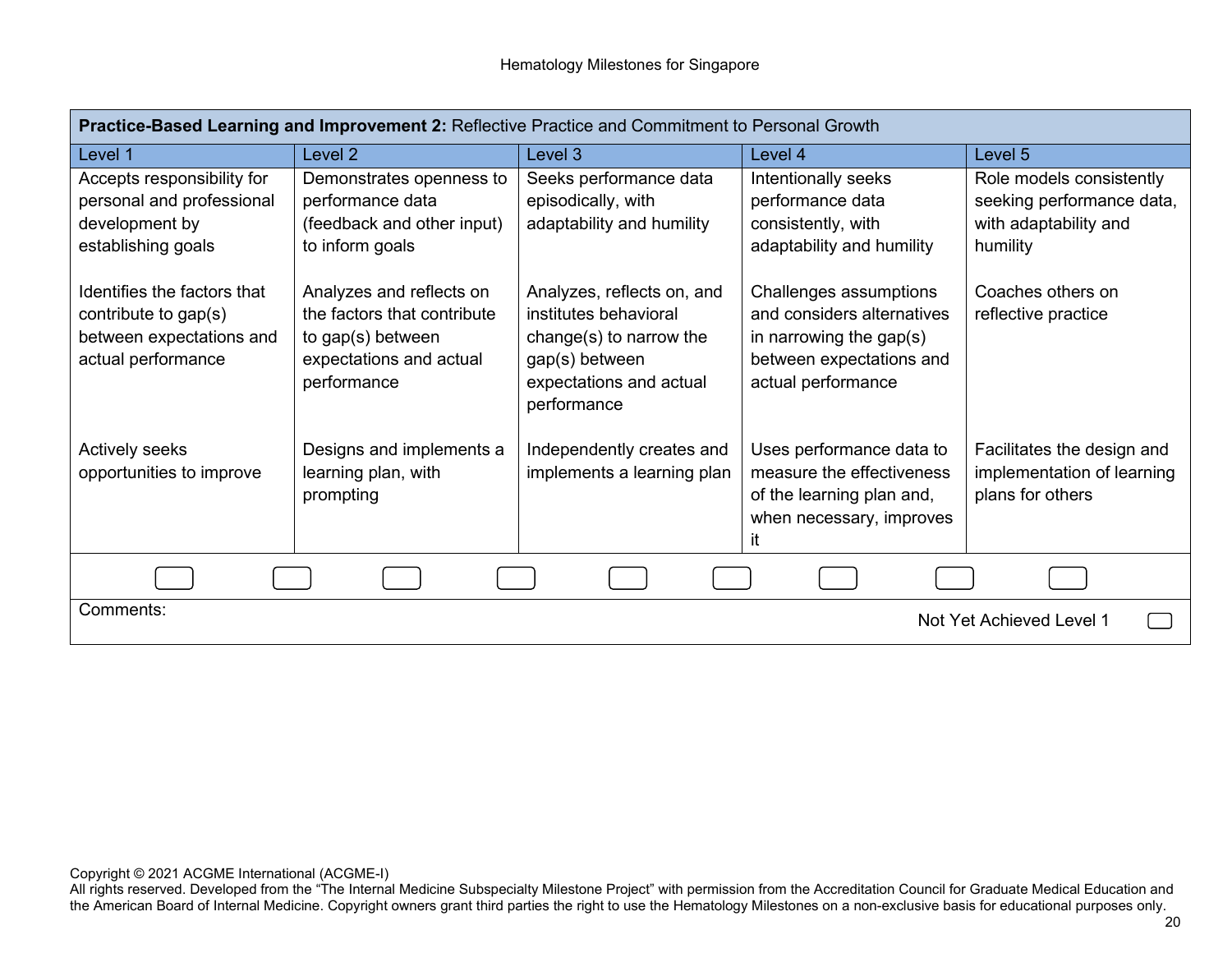| Professionalism 1: Professional Behavior and Ethical Principles                                                                                                                                                                                 |                                                                             |                                                                                            |                                                                                                                                                                                                             |                                                                                                                                           |  |
|-------------------------------------------------------------------------------------------------------------------------------------------------------------------------------------------------------------------------------------------------|-----------------------------------------------------------------------------|--------------------------------------------------------------------------------------------|-------------------------------------------------------------------------------------------------------------------------------------------------------------------------------------------------------------|-------------------------------------------------------------------------------------------------------------------------------------------|--|
| Level 1                                                                                                                                                                                                                                         | Level <sub>2</sub>                                                          | Level 3                                                                                    | Level 4                                                                                                                                                                                                     | Level 5                                                                                                                                   |  |
| Identifies and describes<br>potential triggers for<br>professionalism lapses                                                                                                                                                                    | Demonstrates insight into<br>professional behavior in<br>routine situations | Demonstrates professional<br>behavior in complex or<br>stressful situations                | Recognizes situations that<br>may trigger<br>professionalism lapses and<br>intervenes to prevent<br>lapses in self and others                                                                               | Coaches others when their<br>behavior fails to meet<br>professional expectations                                                          |  |
| Describes when and how<br>to appropriately report<br>professionalism lapses,<br>including strategies for<br>addressing common<br>barriers                                                                                                       | Takes responsibility for<br>own professionalism<br>lapses                   | Analyzes complex<br>situations using ethical<br>principles                                 | Recognizes and uses<br>appropriate resources for<br>managing and resolving<br>ethical dilemmas as<br>needed (e.g., ethics<br>consultations, literature<br>review, risk<br>management/legal<br>consultation) | Identifies and seeks to<br>address system-level<br>factors that induce or<br>exacerbate ethical<br>problems or impede their<br>resolution |  |
| Demonstrates knowledge<br>of the ethical principles<br>underlying informed<br>consent, surrogate<br>decision making, advance<br>directives, confidentiality,<br>error disclosure,<br>stewardship of limited<br>resources, and related<br>topics | Analyzes straightforward<br>situations using ethical<br>principles          | Recognizes need to seek<br>help in managing and<br>resolving complex ethical<br>situations |                                                                                                                                                                                                             |                                                                                                                                           |  |
|                                                                                                                                                                                                                                                 |                                                                             |                                                                                            |                                                                                                                                                                                                             |                                                                                                                                           |  |
| Comments:                                                                                                                                                                                                                                       |                                                                             |                                                                                            |                                                                                                                                                                                                             |                                                                                                                                           |  |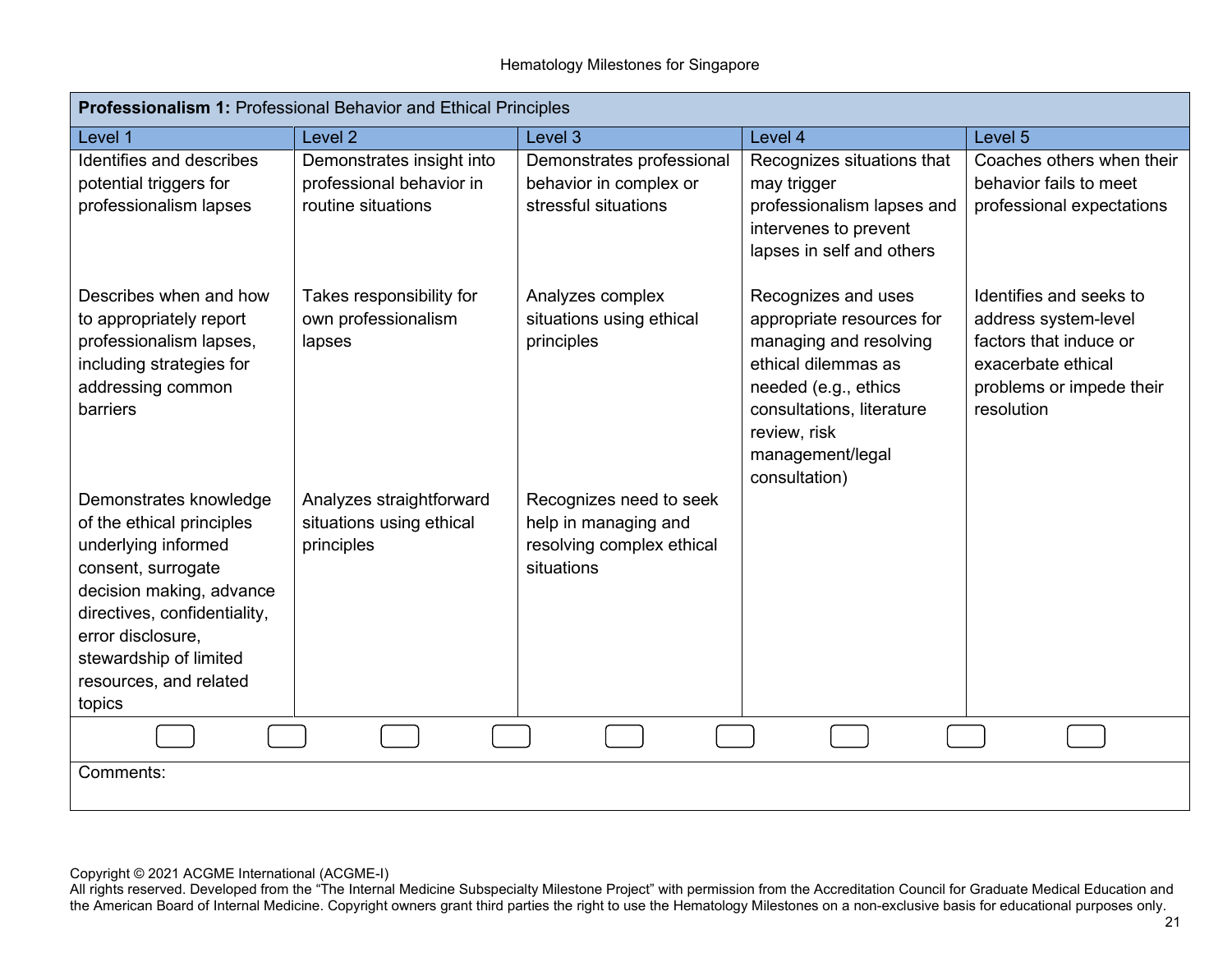$\Box$ 

| Professionalism 2: Accountability/Conscientiousness                                                                                                                                                                 |                                                                                                                               |                                                                                                                                               |                                                                                                                             |                                       |
|---------------------------------------------------------------------------------------------------------------------------------------------------------------------------------------------------------------------|-------------------------------------------------------------------------------------------------------------------------------|-----------------------------------------------------------------------------------------------------------------------------------------------|-----------------------------------------------------------------------------------------------------------------------------|---------------------------------------|
| Level 1                                                                                                                                                                                                             | Level 2                                                                                                                       | Level 3                                                                                                                                       | Level 4                                                                                                                     | Level 5                               |
| Takes responsibility for<br>failure to complete tasks<br>and responsibilities,<br>identifies potential<br>contributing factors, and<br>describes strategies for<br>ensuring timely task<br>completion in the future | Performs tasks and<br>responsibilities in a timely<br>manner with appropriate<br>attention to detail in routine<br>situations | Performs tasks and<br>responsibilities in a timely<br>manner with appropriate<br>attention to detail in<br>complex or stressful<br>situations | Recognizes situations that<br>may impact others' ability<br>to complete tasks and<br>responsibilities in a timely<br>manner | Takes ownership of<br>system outcomes |
| Responds promptly to<br>requests or reminders to<br>complete tasks and<br>responsibilities                                                                                                                          | Recognizes situations that<br>may impact own ability to<br>complete tasks and<br>responsibilities in a timely<br>manner       | Proactively implements<br>strategies to ensure that<br>the needs of patients,<br>teams, and systems are<br>met                                |                                                                                                                             |                                       |
|                                                                                                                                                                                                                     |                                                                                                                               |                                                                                                                                               |                                                                                                                             |                                       |
| Comments:<br>Not Yet Achieved Level 1                                                                                                                                                                               |                                                                                                                               |                                                                                                                                               |                                                                                                                             |                                       |

Copyright © 2021 ACGME International (ACGME-I)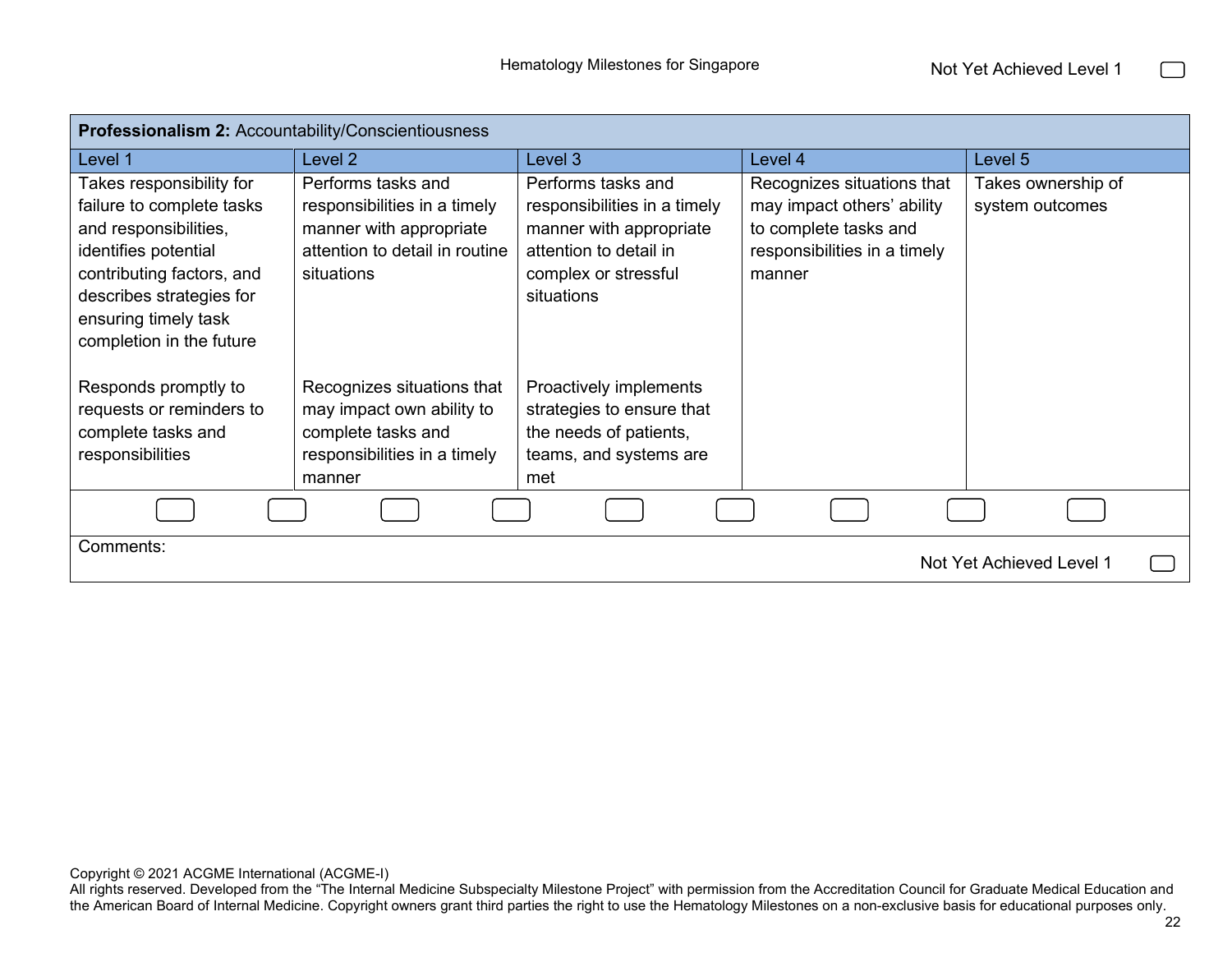| <b>Professionalism 3: Self-Awareness and Help-Seeking</b> |                          |                             |                             |                         |
|-----------------------------------------------------------|--------------------------|-----------------------------|-----------------------------|-------------------------|
| Level 1                                                   | Level 2                  | Level 3                     | Level 4                     | Level 5                 |
| Recognizes status of                                      | Independently recognizes | With assistance, proposes   | Independently develops a    | Coaches others when     |
| personal and professional                                 | status of personal and   | a plan to optimize personal | plan to optimize personal   | emotional responses or  |
| well-being, with assistance                               | professional well-being  | and professional well-      | and professional well-      | limitations in          |
|                                                           |                          | being                       | being                       | knowledge/skills do not |
|                                                           |                          |                             |                             | meet professional       |
|                                                           |                          |                             |                             | expectations            |
| Recognizes limits in the                                  | Independently recognizes | With assistance, proposes   | Independently develops a    |                         |
| knowledge/skills of self or                               | limits in the knowledge/ | a plan to remediate or      | plan to remediate or        |                         |
| team, with assistance                                     | skills of self or team   | improve limits in the       | improve limits in the       |                         |
|                                                           |                          | knowledge/skills of self or | knowledge/skills of self or |                         |
|                                                           |                          | team                        | team                        |                         |
|                                                           | Demonstrates appropriate |                             |                             |                         |
|                                                           | help-seeking behaviors   |                             |                             |                         |
|                                                           |                          |                             |                             |                         |
| Comments:<br>Not Yet Achieved Level 1                     |                          |                             |                             |                         |
|                                                           |                          |                             |                             |                         |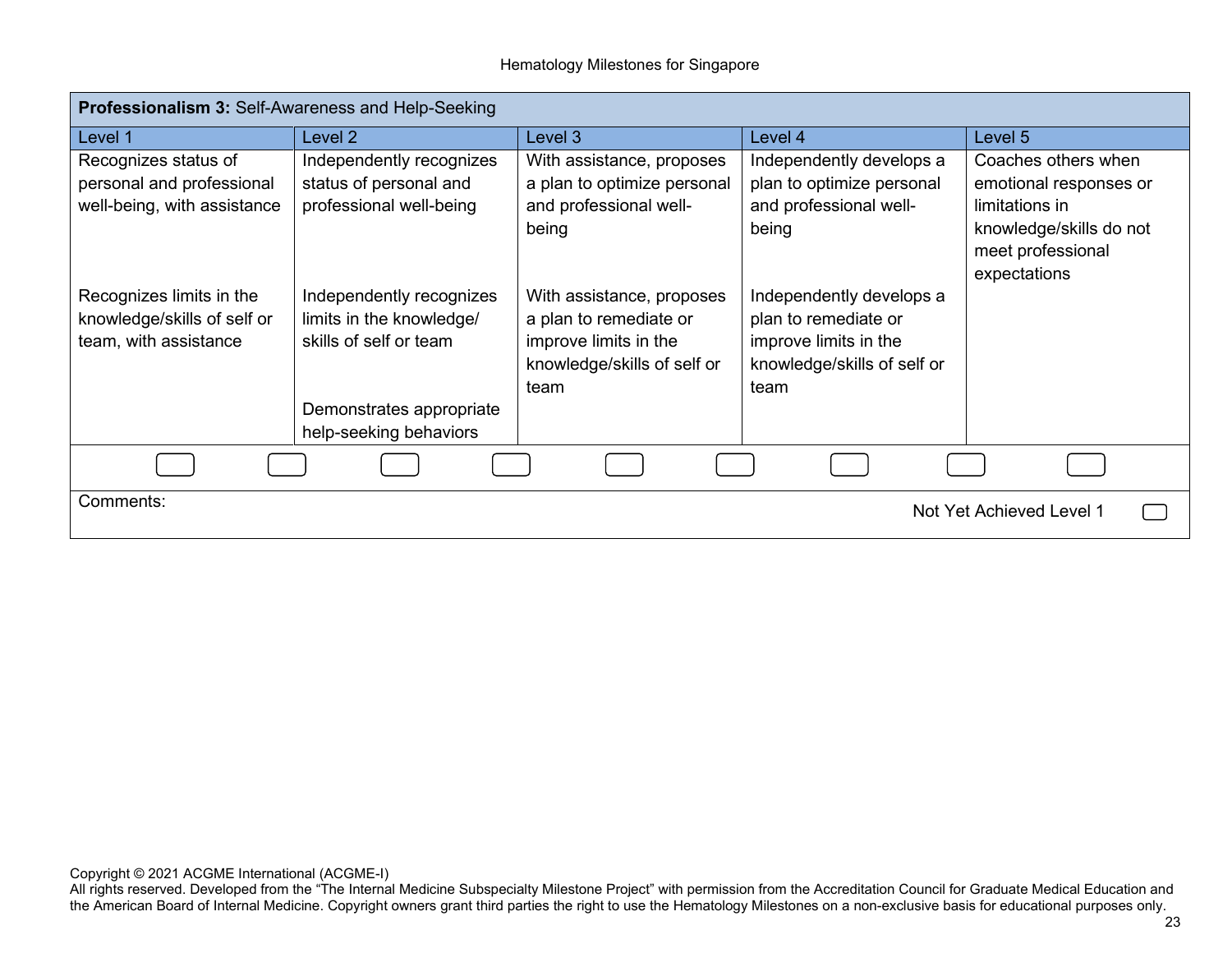| Interpersonal and Communication Skills 1: Patient- and Family-Centered Communication                                                                                                          |                                                                                                                                                                                                                   |                                                                                                                                                                                                   |                                                                                                                                                                            |                                                                                                                                                |
|-----------------------------------------------------------------------------------------------------------------------------------------------------------------------------------------------|-------------------------------------------------------------------------------------------------------------------------------------------------------------------------------------------------------------------|---------------------------------------------------------------------------------------------------------------------------------------------------------------------------------------------------|----------------------------------------------------------------------------------------------------------------------------------------------------------------------------|------------------------------------------------------------------------------------------------------------------------------------------------|
| Level 1                                                                                                                                                                                       | Level <sub>2</sub>                                                                                                                                                                                                | Level <sub>3</sub>                                                                                                                                                                                | Level 4                                                                                                                                                                    | Level 5                                                                                                                                        |
| Uses language and non-<br>verbal behavior to<br>demonstrate respect and<br>establish rapport                                                                                                  | Establishes a therapeutic<br>relationship in<br>straightforward encounters<br>using active listening and<br>clear language                                                                                        | Establishes a therapeutic<br>relationship in challenging<br>patient encounters                                                                                                                    | Easily establishes<br>therapeutic relationships,<br>with attention to<br>patient/family concerns<br>and context, regardless of<br>complexity                               | Mentors others in<br>situational awareness and<br>critical self-reflection to<br>consistently develop<br>positive therapeutic<br>relationships |
| Identifies common barriers<br>to effective communication<br>(e.g., language, disability)<br>while accurately<br>communicating own role<br>within the health care<br>system                    | Identifies complex barriers<br>to effective communication<br>(e.g., health literacy,<br>cultural)                                                                                                                 | When prompted, reflects<br>on personal biases while<br>attempting to minimize<br>communication barriers                                                                                           | Independently recognizes<br>personal biases while<br>attempting to proactively<br>minimize communication<br><b>barriers</b>                                                | Role models self-<br>awareness practice while<br>identifying teaching a<br>contextual approach to<br>minimize communication<br>barriers        |
| Identifies the need to<br>adjust communication<br>strategies based on<br>assessment of<br>patient/family expectations<br>and understanding of their<br>health status and<br>treatment options | Organizes and initiates<br>communication with<br>patient/family by<br>introducing stakeholders,<br>setting the agenda,<br>clarifying expectations, and<br>verifying an understanding<br>of the clinical situation | With guidance, sensitively<br>and compassionately<br>delivers medical<br>information; elicits<br>patient/family values, goals<br>and preferences; and<br>acknowledges uncertainty<br>and conflict | Independently uses shared<br>decision making to align<br>patient/family values,<br>goals, and preferences<br>with treatment options to<br>make a personalized care<br>plan | Role models shared<br>decision making in<br>patient/family<br>communication in<br>situations with a high<br>degree of<br>uncertainty/conflict  |
|                                                                                                                                                                                               |                                                                                                                                                                                                                   |                                                                                                                                                                                                   |                                                                                                                                                                            |                                                                                                                                                |
| Comments:<br>Not Yet Achieved Level 1                                                                                                                                                         |                                                                                                                                                                                                                   |                                                                                                                                                                                                   |                                                                                                                                                                            |                                                                                                                                                |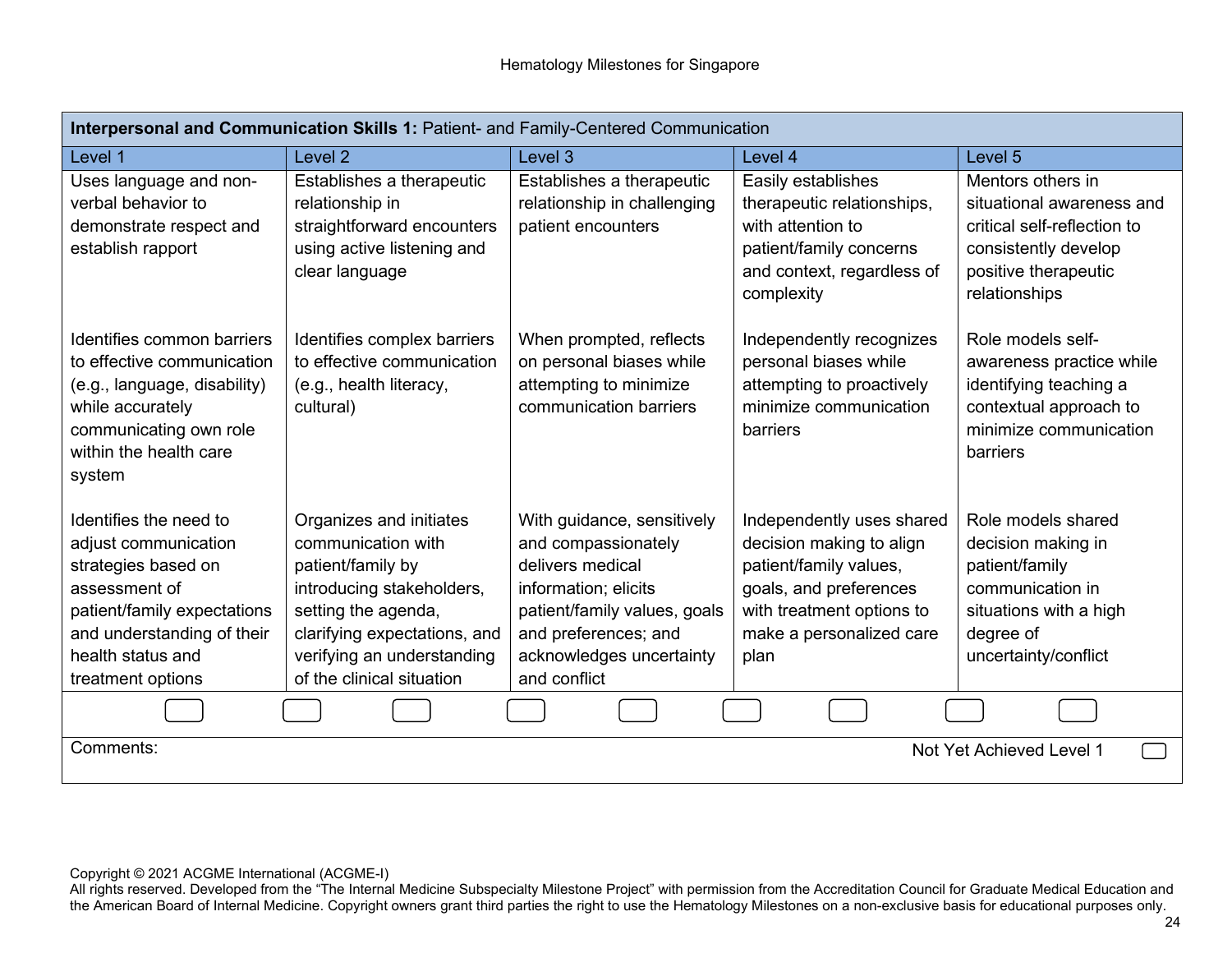| Interpersonal and Communication Skills 2: Interprofessional and Team Communication |                                                                                                                                                            |                                                                                                                                                       |                                                                                                                 |                                                                                                                                                 |
|------------------------------------------------------------------------------------|------------------------------------------------------------------------------------------------------------------------------------------------------------|-------------------------------------------------------------------------------------------------------------------------------------------------------|-----------------------------------------------------------------------------------------------------------------|-------------------------------------------------------------------------------------------------------------------------------------------------|
| Level 1                                                                            | Level <sub>2</sub>                                                                                                                                         | Level 3                                                                                                                                               | Level 4                                                                                                         | Level 5                                                                                                                                         |
| Respectfully requests a<br>consultation                                            | Clearly and concisely<br>requests a consultation                                                                                                           | Checks own understanding<br>of consultant<br>recommendations                                                                                          | Coordinates<br>recommendations from<br>different members of the<br>health care team to<br>optimize patient care | Role models flexible<br>communication strategies<br>that value input from all<br>health care team<br>members, resolving<br>conflict when needed |
| Respectfully receives a<br>consultation request                                    | Clearly and concisely<br>responds to a consultation<br>request                                                                                             | Checks understanding of<br>recommendations when<br>providing consultation                                                                             | Communicates feedback<br>and constructive criticism<br>to superiors                                             | Facilitates regular health<br>care team-based feedback<br>in complex situations                                                                 |
| Uses language that values<br>all members of the health<br>care team                | Communicates information<br>effectively with all health<br>care team members<br>Solicits feedback on<br>performance as a member<br>of the health care team | Uses active listening to<br>adapt communication style<br>to fit team needs<br>Communicates concerns<br>and provides feedback to<br>peers and learners |                                                                                                                 |                                                                                                                                                 |
|                                                                                    |                                                                                                                                                            |                                                                                                                                                       |                                                                                                                 |                                                                                                                                                 |
| Comments:<br>Not Yet Achieved Level 1                                              |                                                                                                                                                            |                                                                                                                                                       |                                                                                                                 |                                                                                                                                                 |